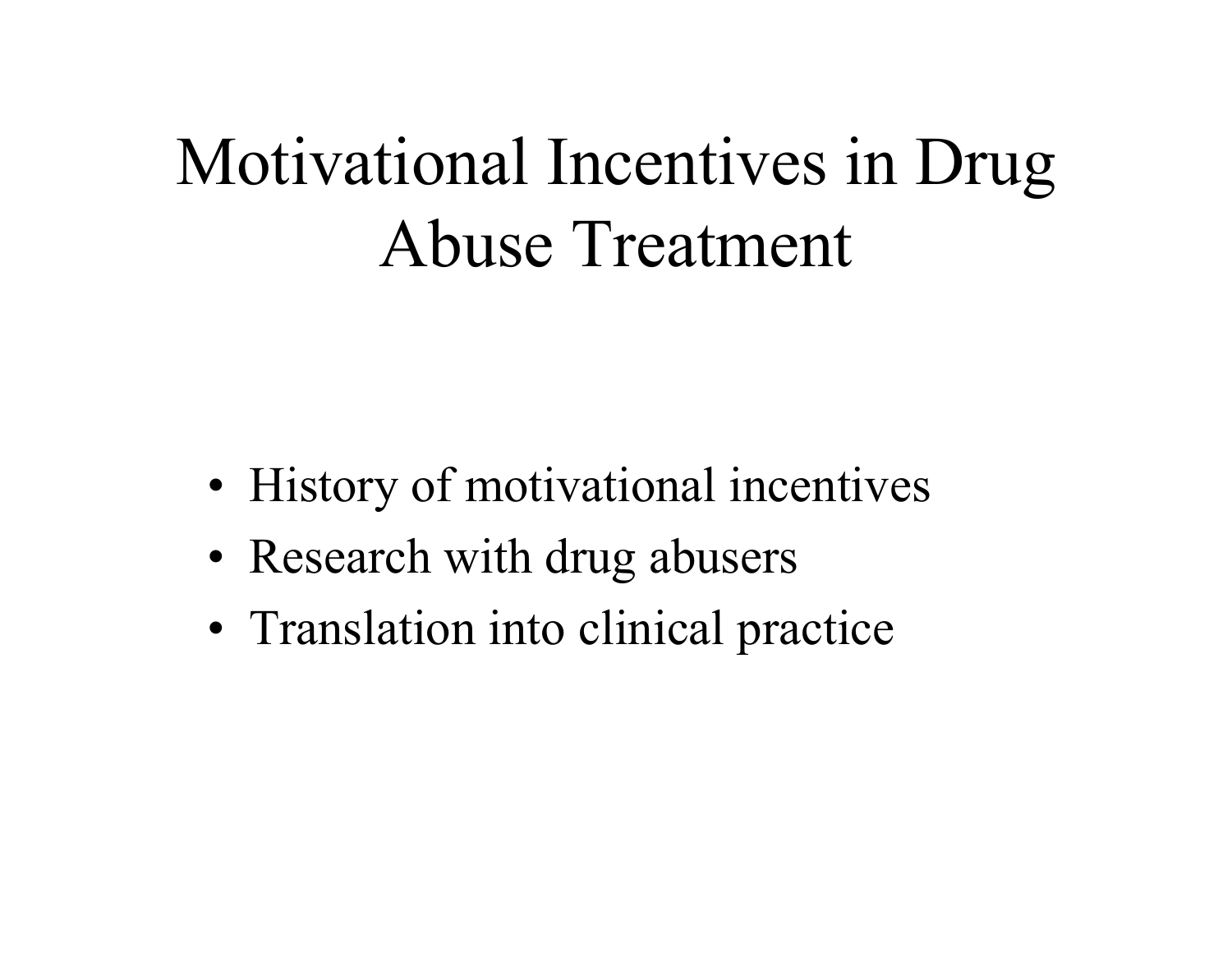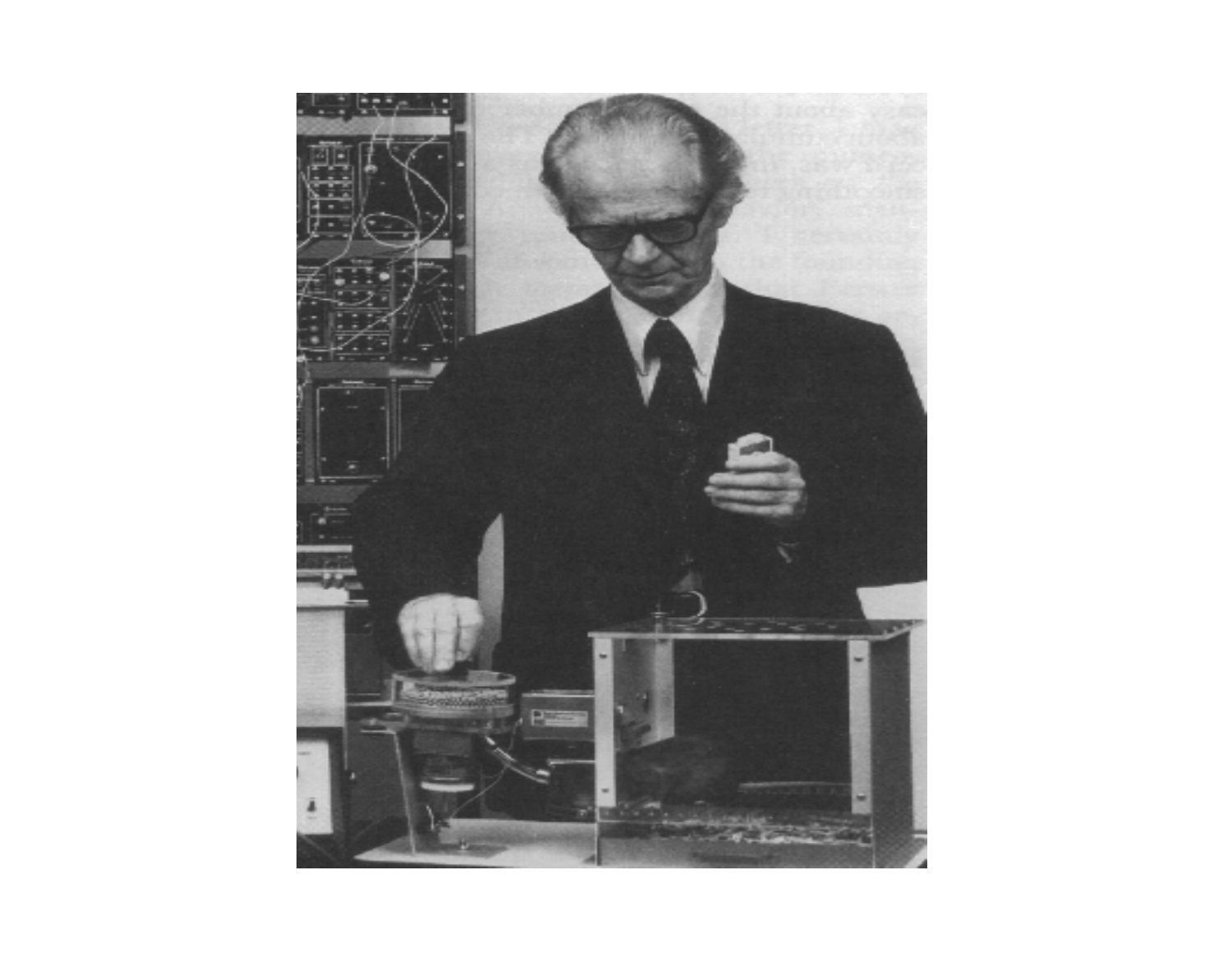## Consequences Change Behavior

- **Rewards lead t o i ncrease**
- **Punishment leads to decrease**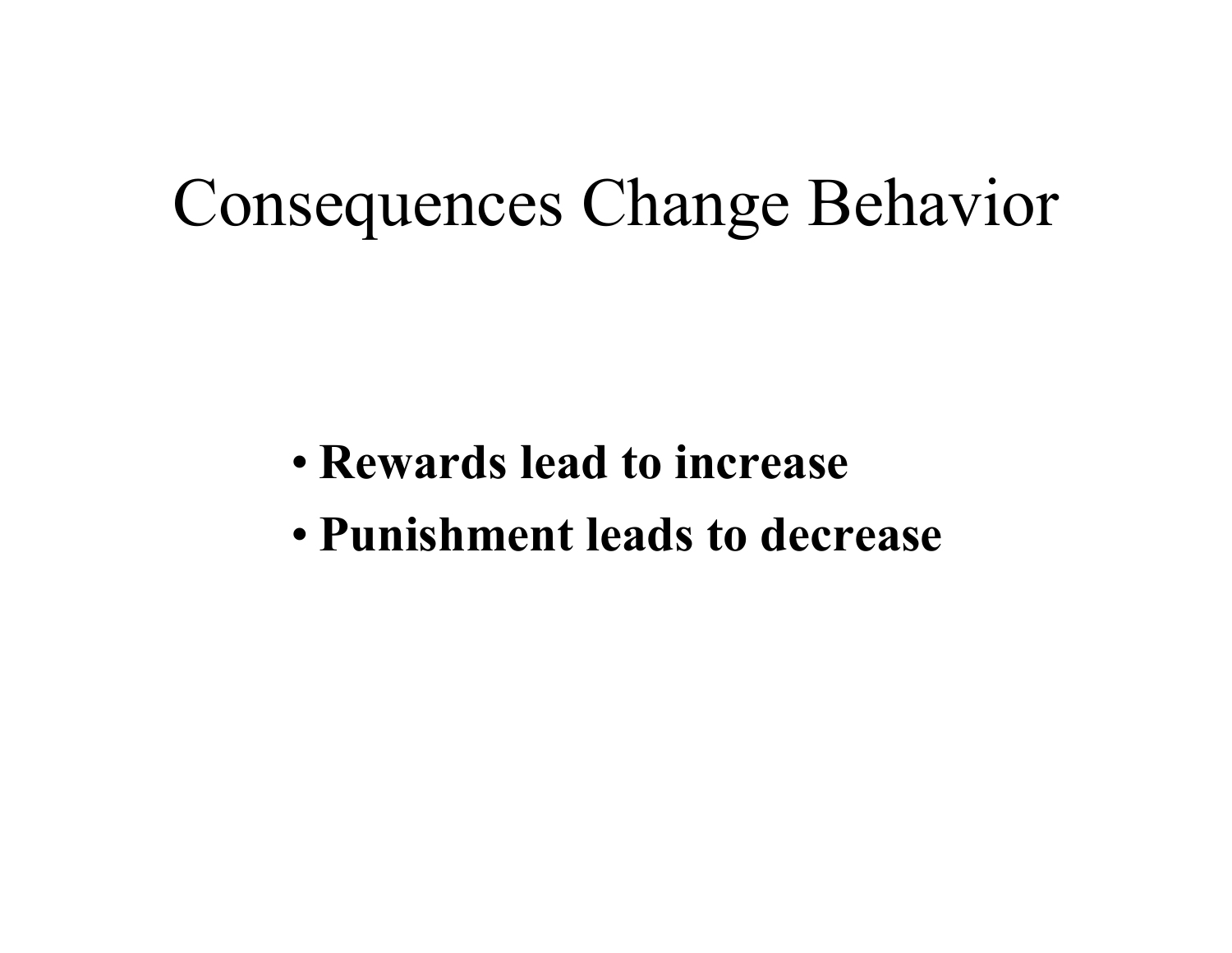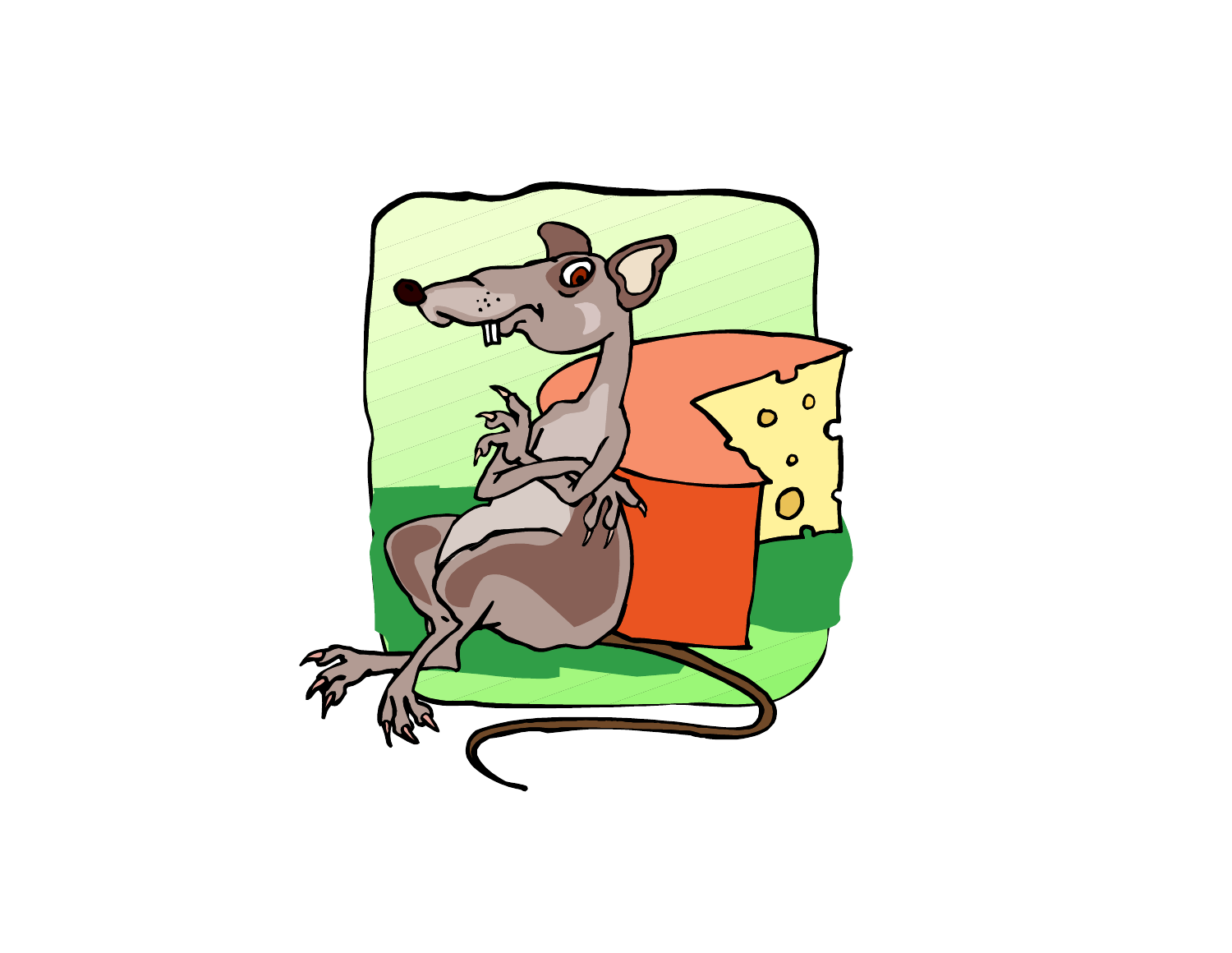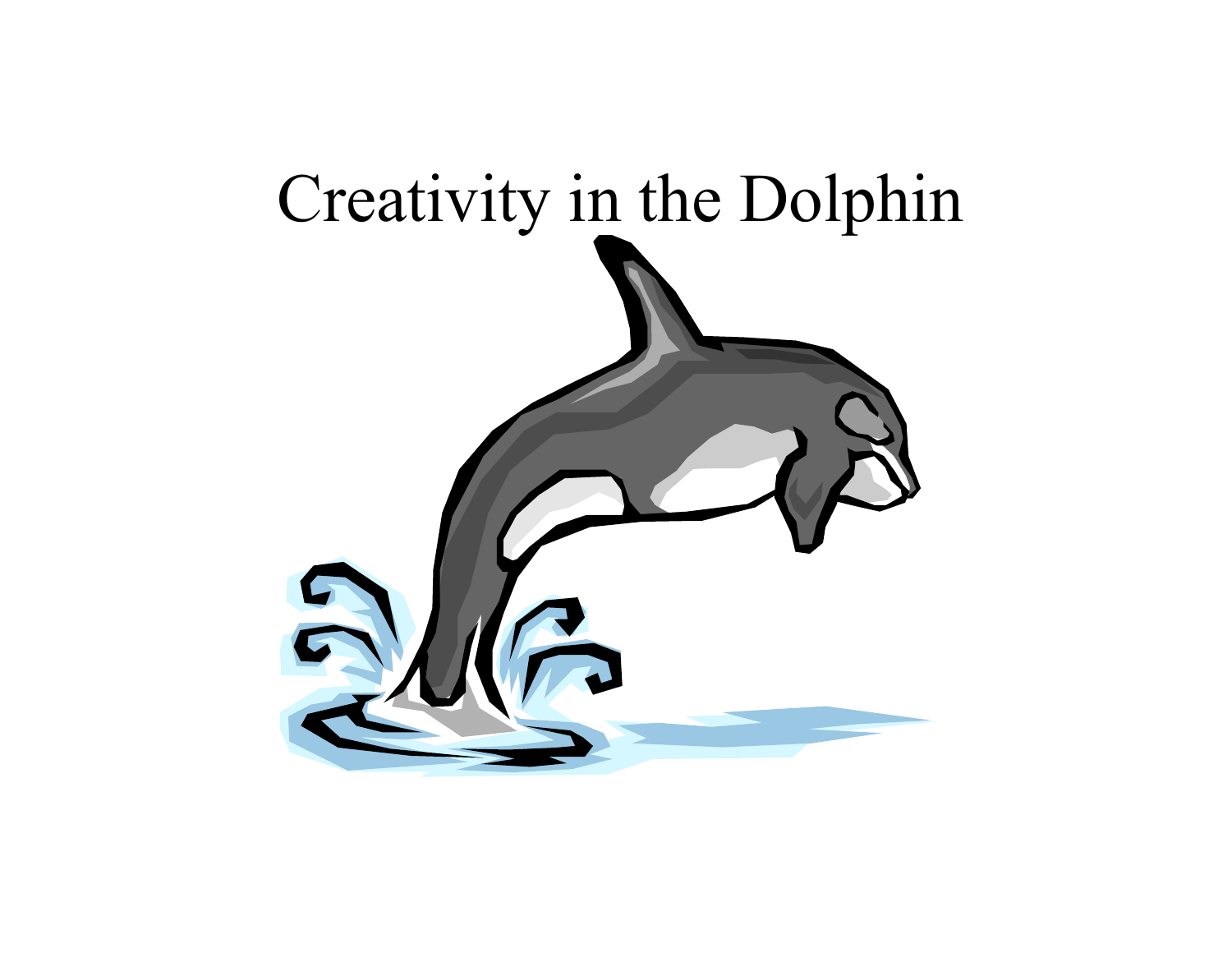# **Reward and Punishment In Everyday Life**



## • Child rearing

- Praise and discipline
	- Education



Grades/honors and detention/suspension

### **Business organizations**

• Bonuses; promotions and sanctions/demotions

### • Criminal justice

• Arrest/incarceration and early release

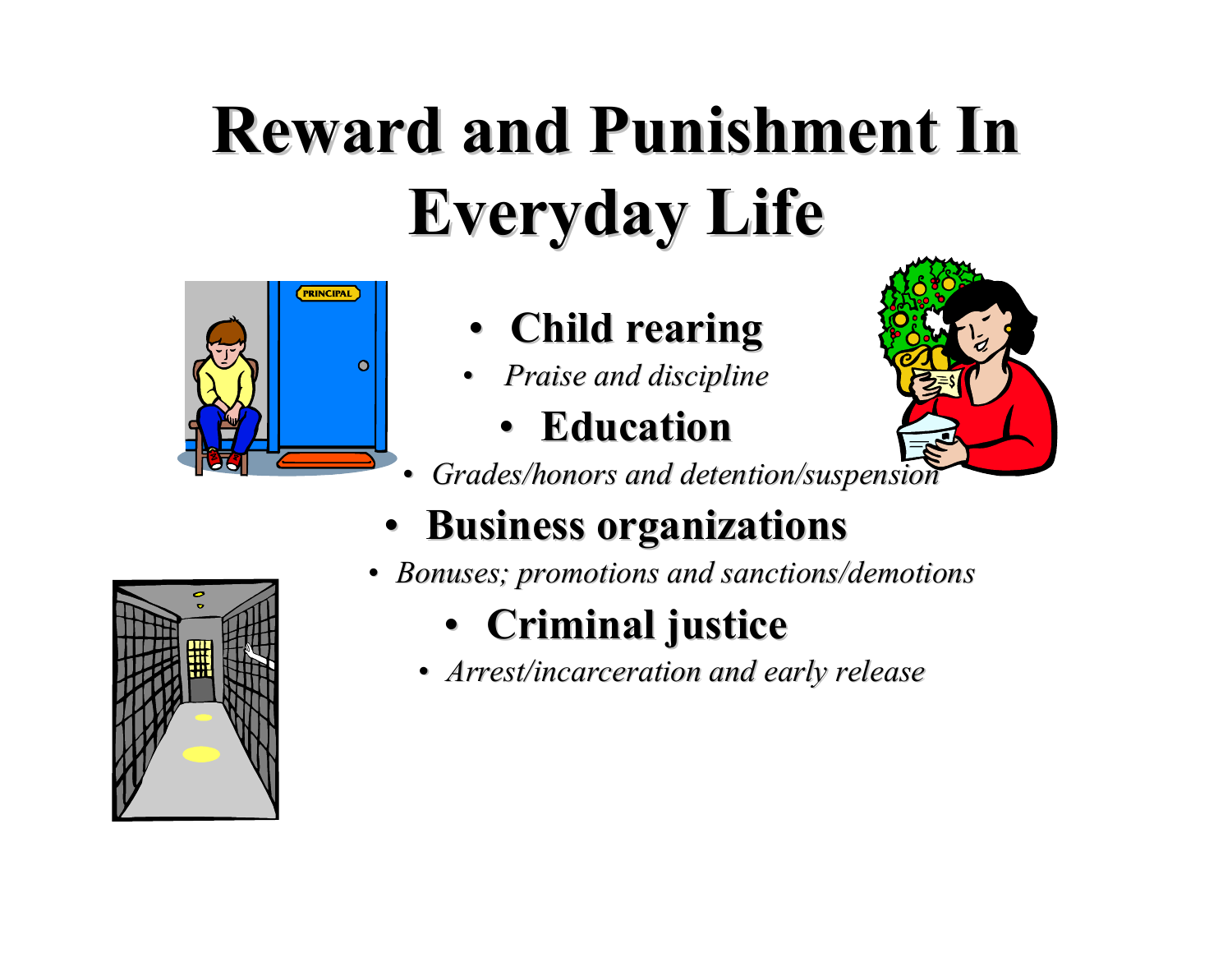# Behavior Modification in School Settings



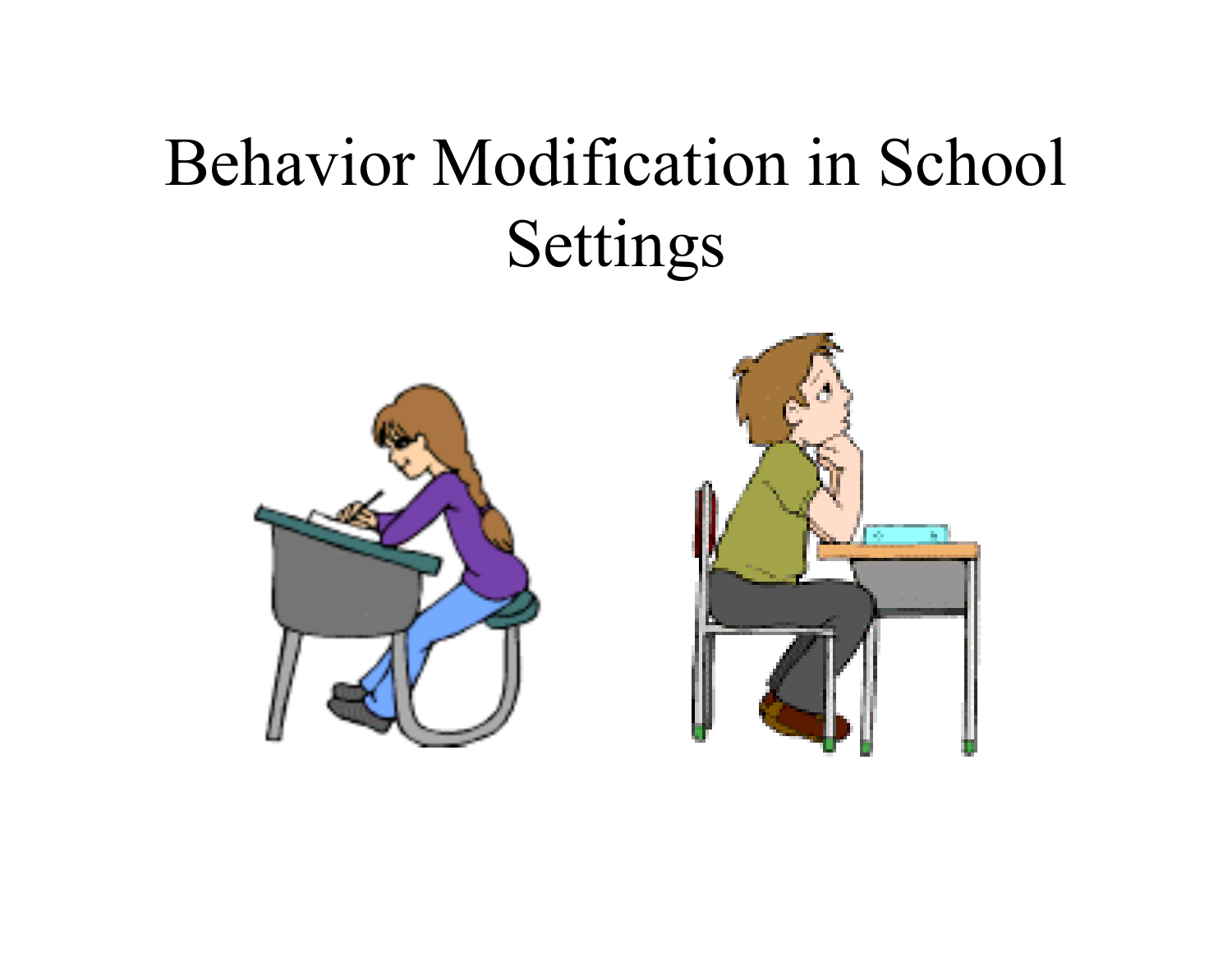# Token Economies in Institutional Settings



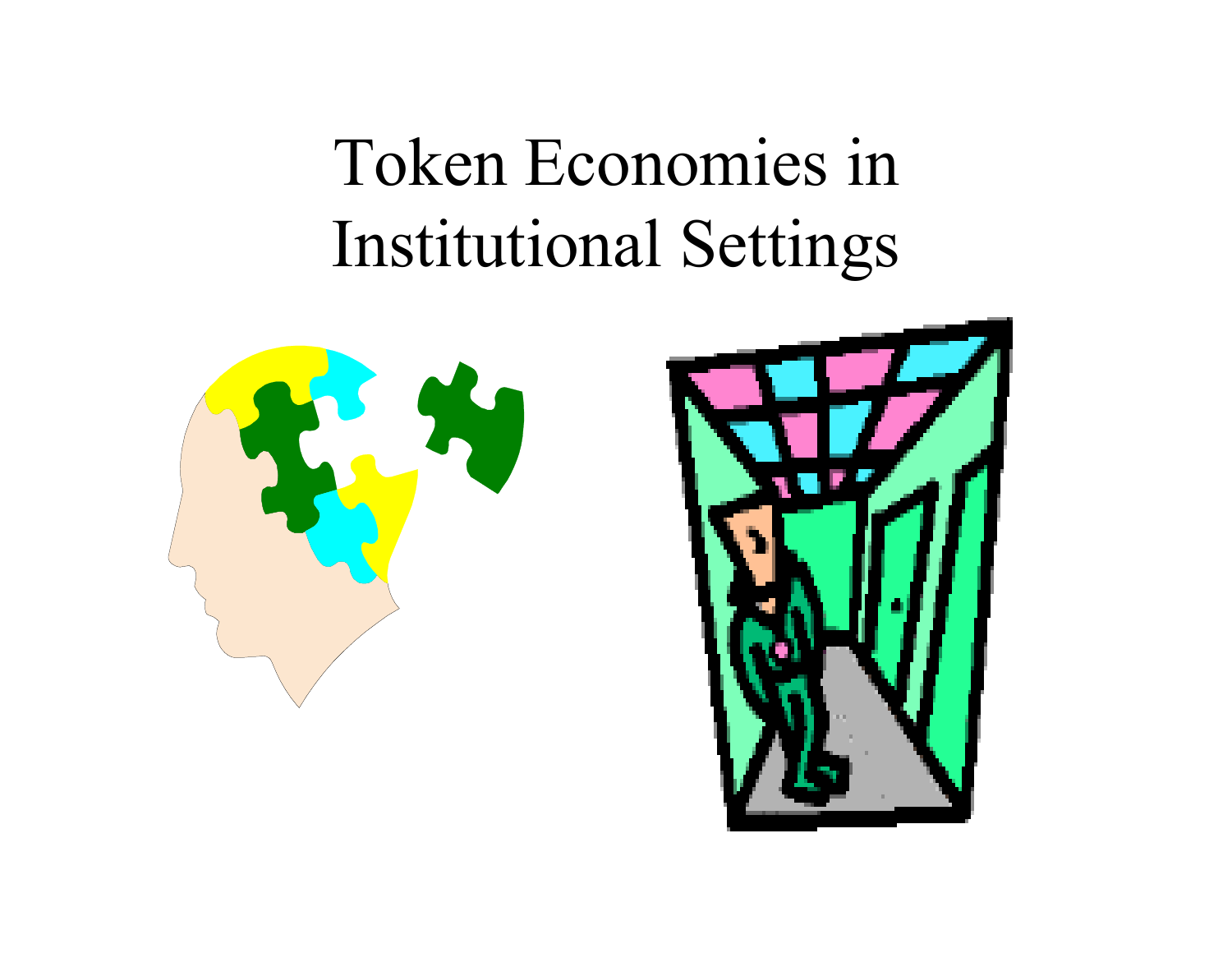# **Punishments Punishments**



- Are necessary under limited circumstances but-
- •**• Do not teach what to do; only what not to do**
- **Promote harsh and demeaning atmosphere Promote harsh and demeaning atmosphere**
- **May also do harm (e.g. promote aggression) so do harm (e.g. promote aggression)**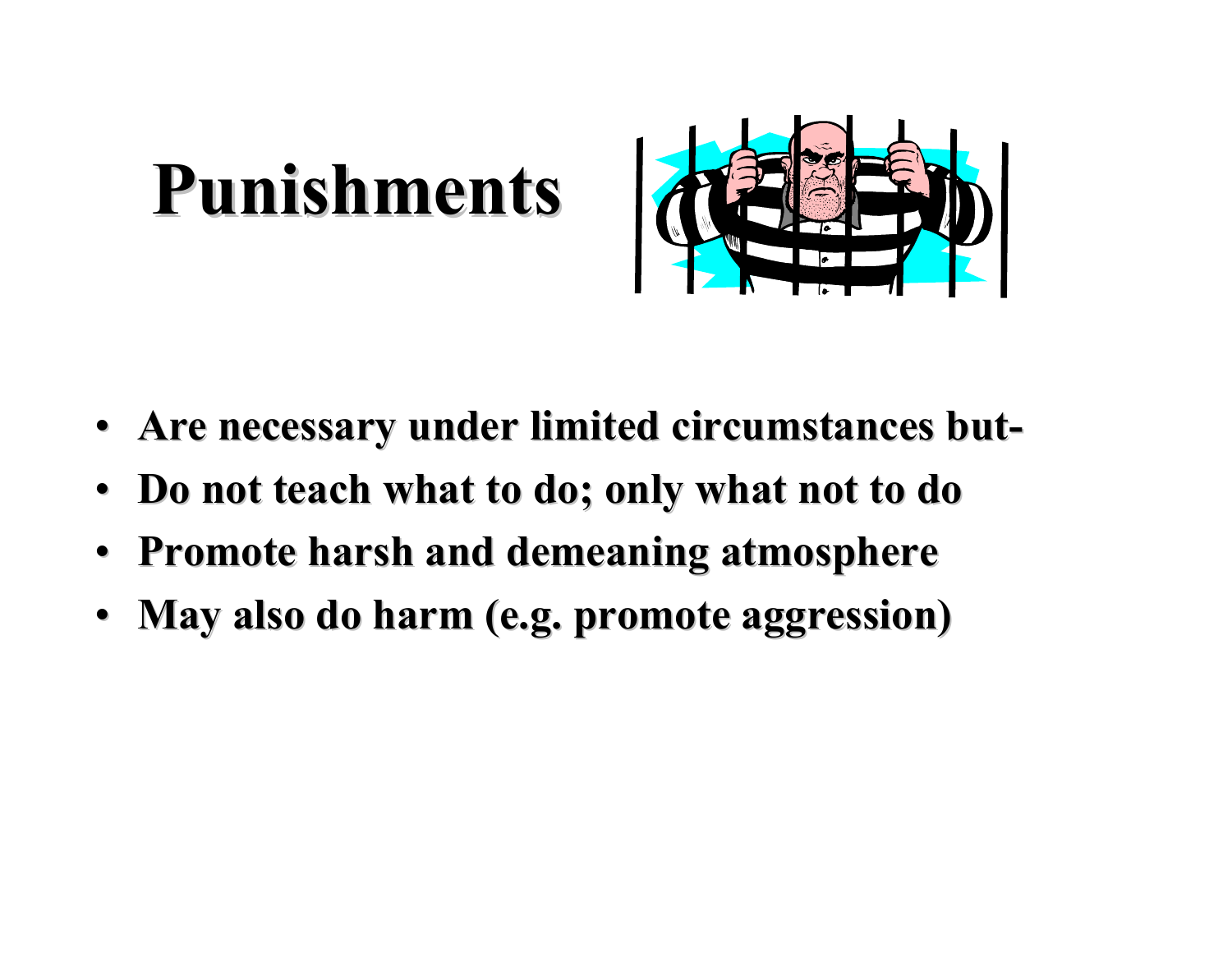# **Rewards Rewards**



- **• Teach new beh Teach new behaviors and promote growth and promote growth**
- **• Promote positive atm tive atmosphere & sphere & communication**
- Promote self-esteem and self-confidence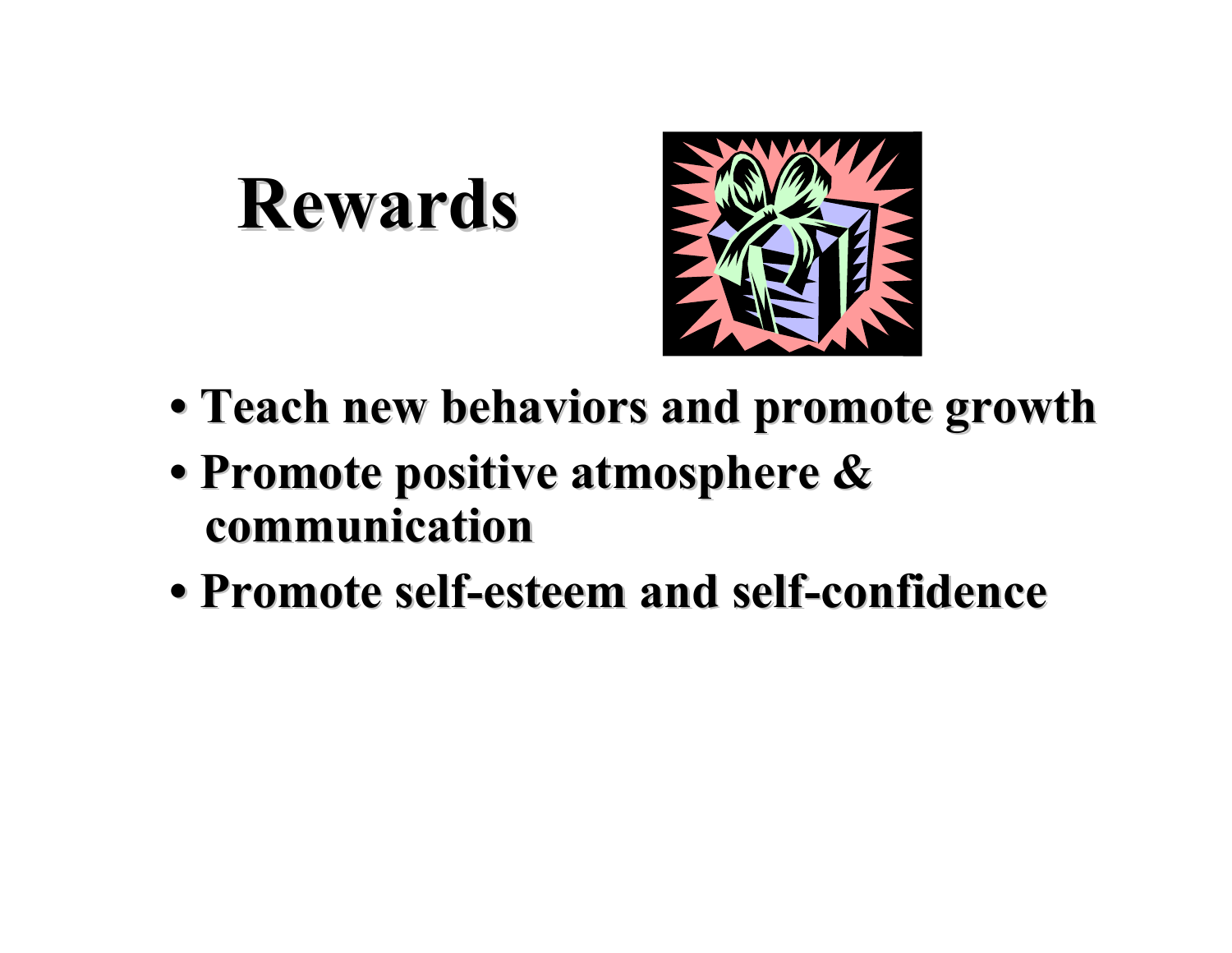## Application to Drug Abuse

Collaboration of California

- **Measurable target behavior**
- **Rewarding consequence**

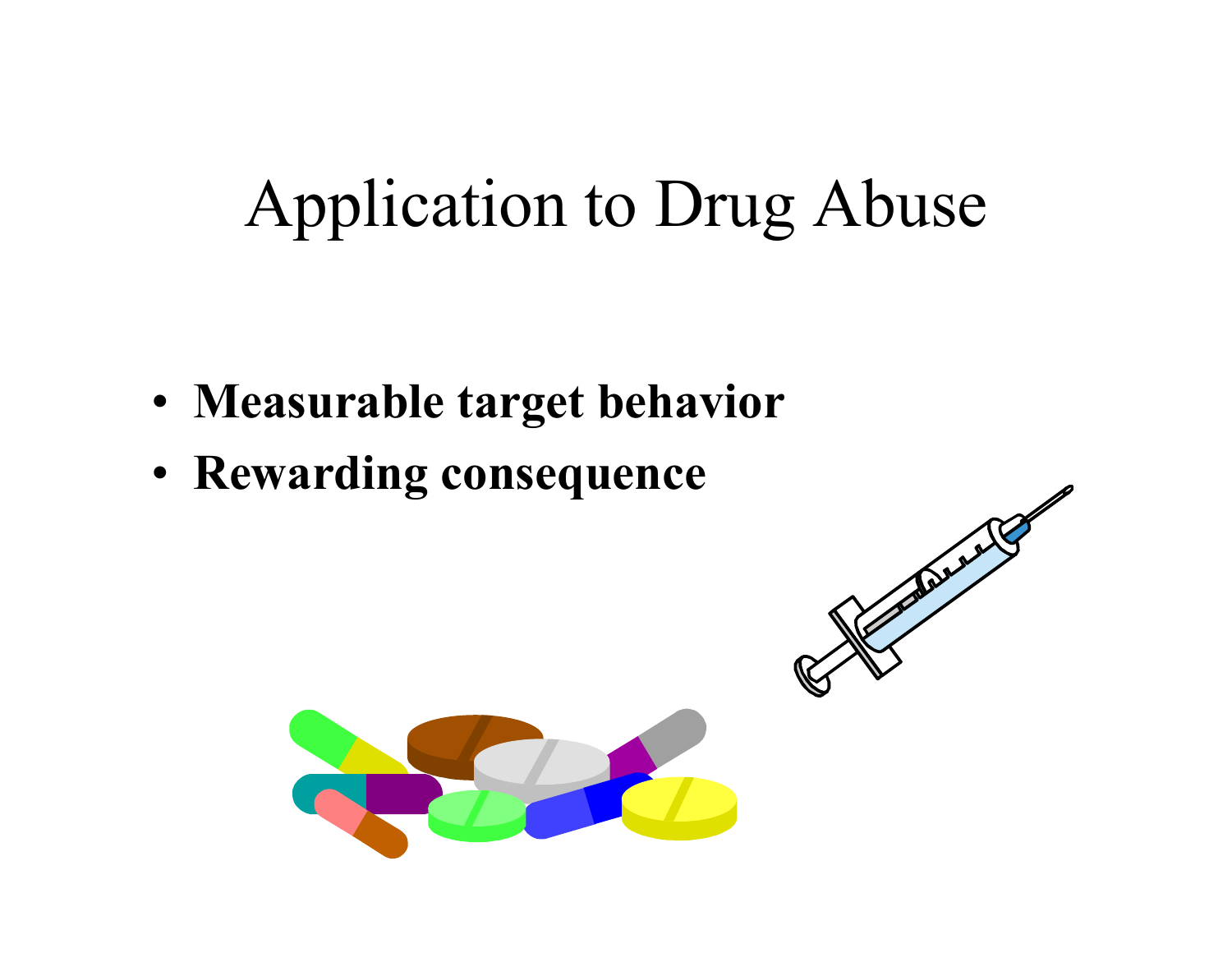



## Giving things away for free does NOT change behavior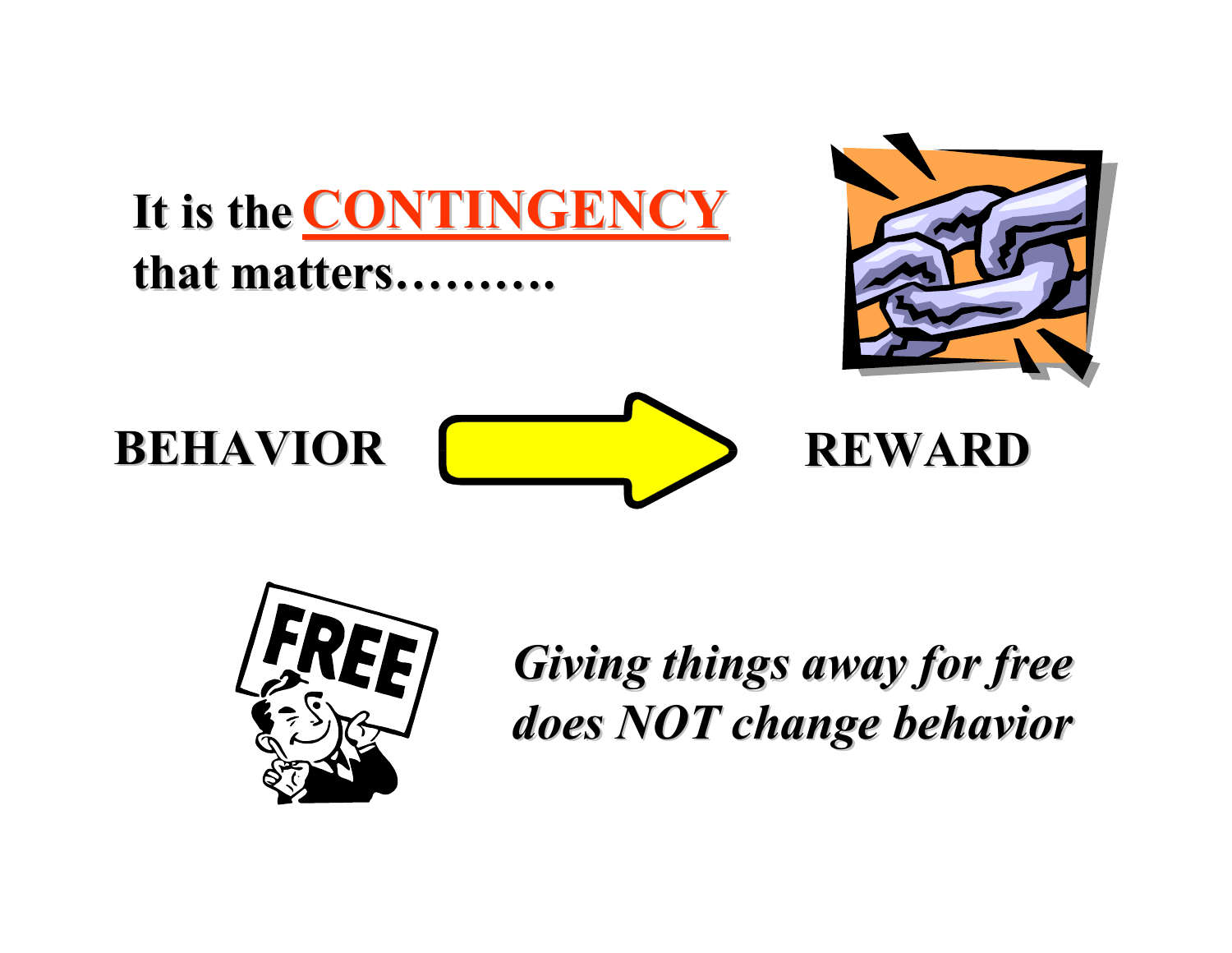## Target Behaviors in Drug Abuse

- **Improved therapy attendance**
- **Decreased drug use**
- **Treatment plan goal attainment**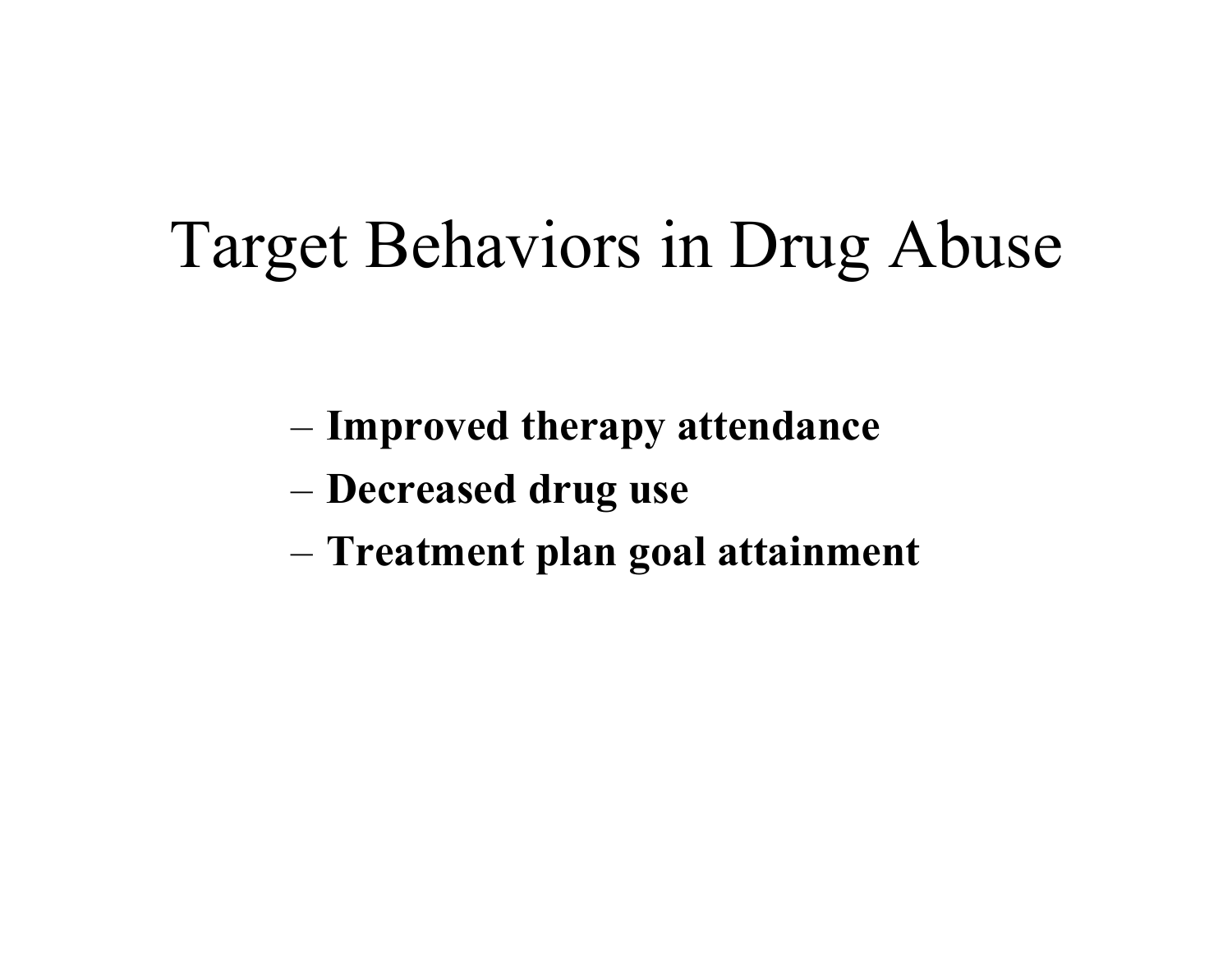# **Rewards and Punishers in Drug Abuse Treatment Drug Abuse Treatment**

### **Positive Positive**

- **- take-homes**
- **-award ceremonies ard ceremonies**
- **certificates; key chains certificates; key chains**
- **status/recognition status/recognition**

### **Negative Negative**

- **- time restriction time restriction**
- **- missed services missed services**
- **probation probation**
- **- dismissal dismissal**
- What incentives are used in your program?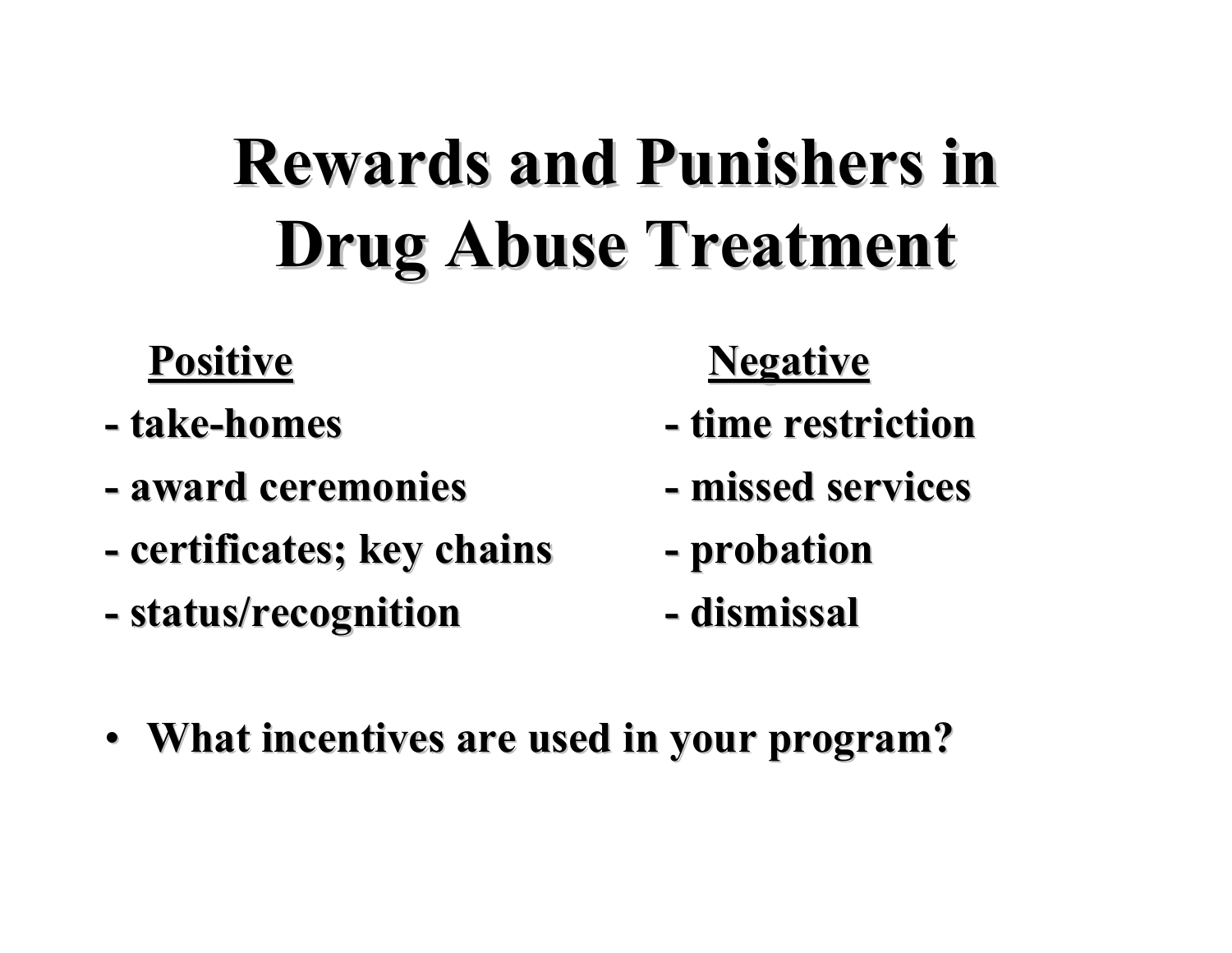# Take-home Incentives Improve Counseling Attendance

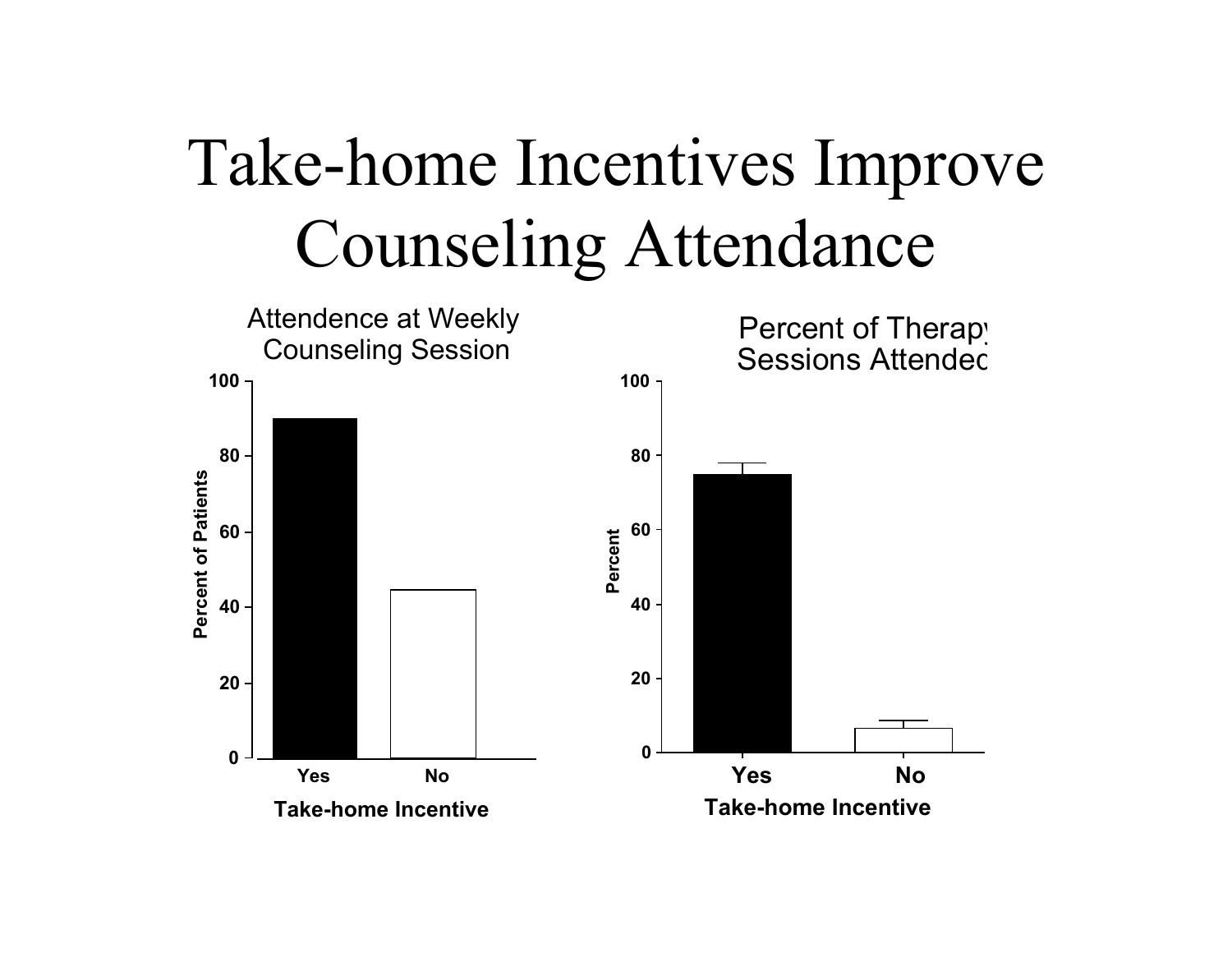## Incentives Reduce Drug use: Benzodiazepines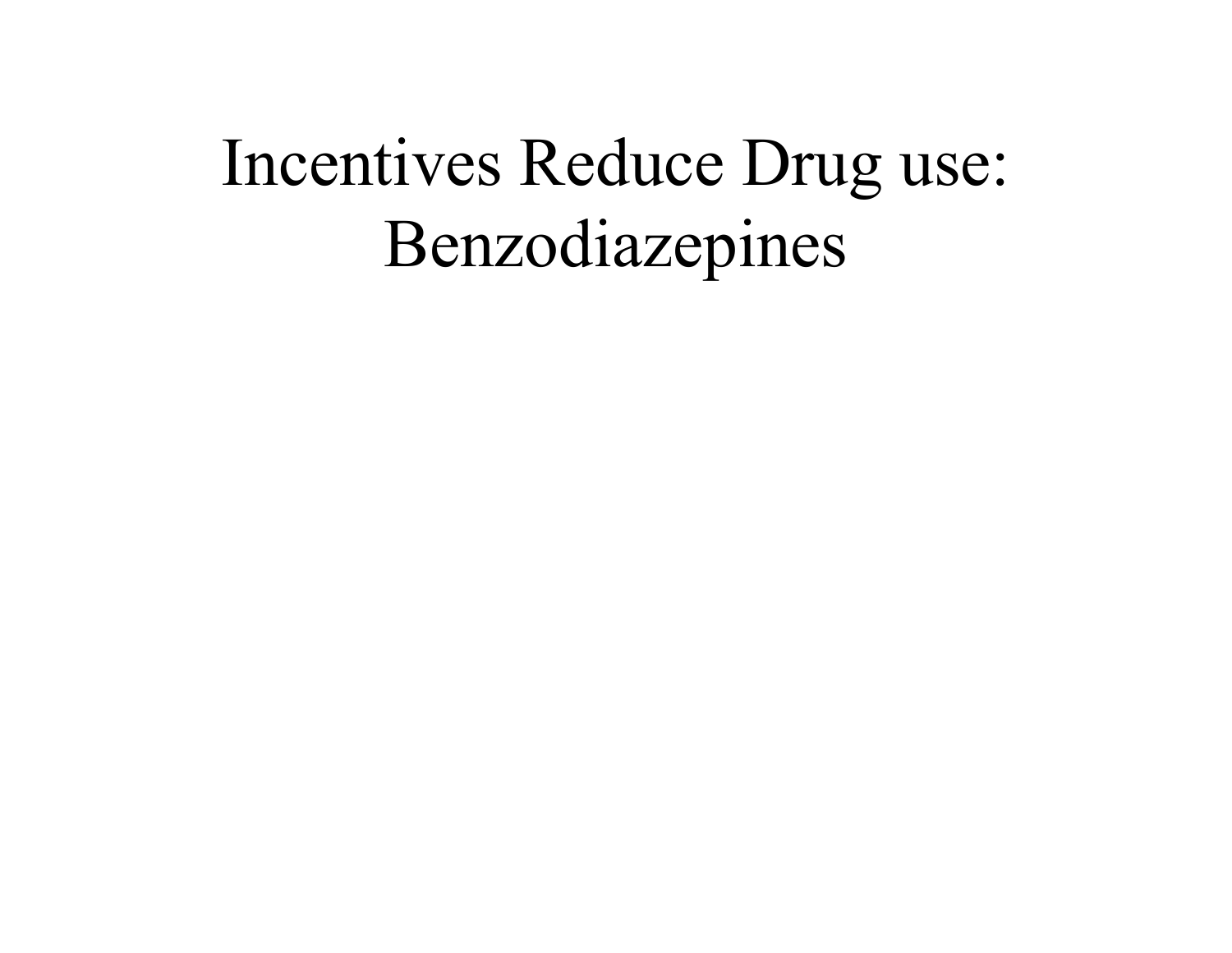# Incentives Effects on Benzodiazepine Use

3-month intervent ion with chronic methadone maintained benzo users:

## Percent benzo negative urines

- $-$  Before incentives  $9\%$
- During inc entive s53%
- –After incentives



 $11\%$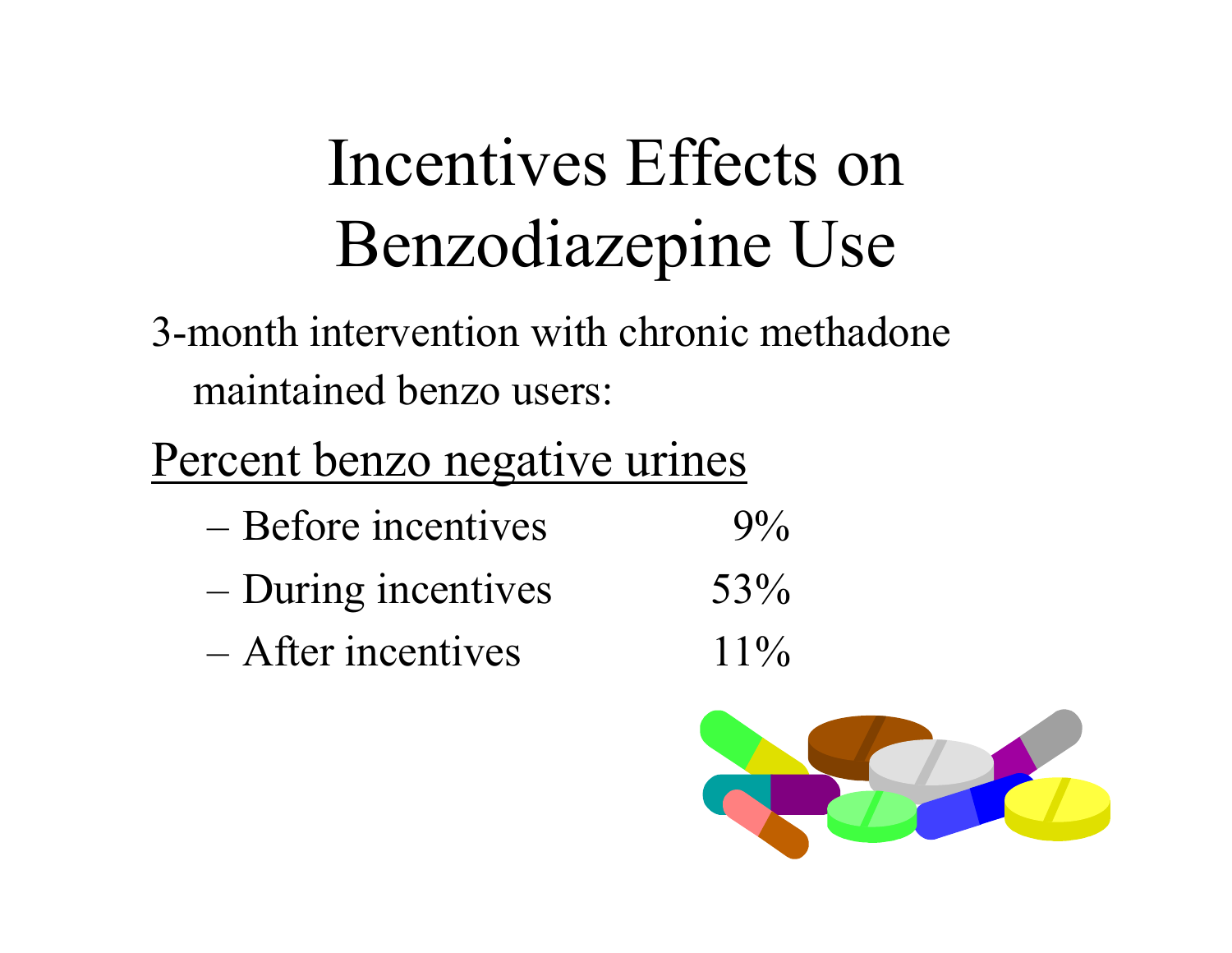# **Motivational Incentives with Monetary Rewards**

**Research has shown that monetary incentives can :**

- **Increase treatment retention**
- **• Decrease drug use during treatment**



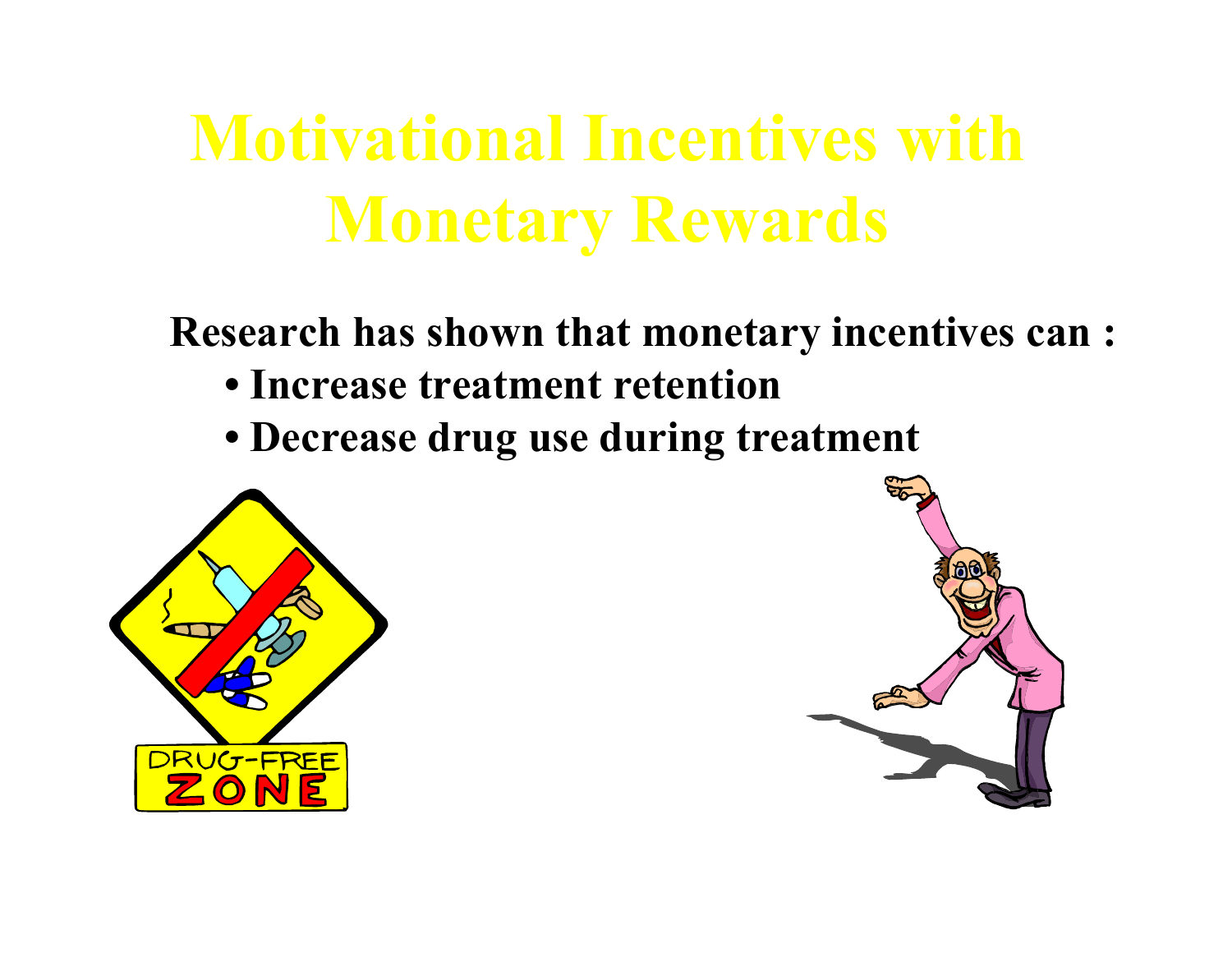## **Motivational Incentives Research**

- •• Clients earn vouchers for drug-free urines – usually cocaine-free urines
- •• Vouchers are worth money
- • Vouchers are exchanged for
	- retail item s (e.g. clothing, sport s equipment)
		- services (e.g. rent; bil l payments)

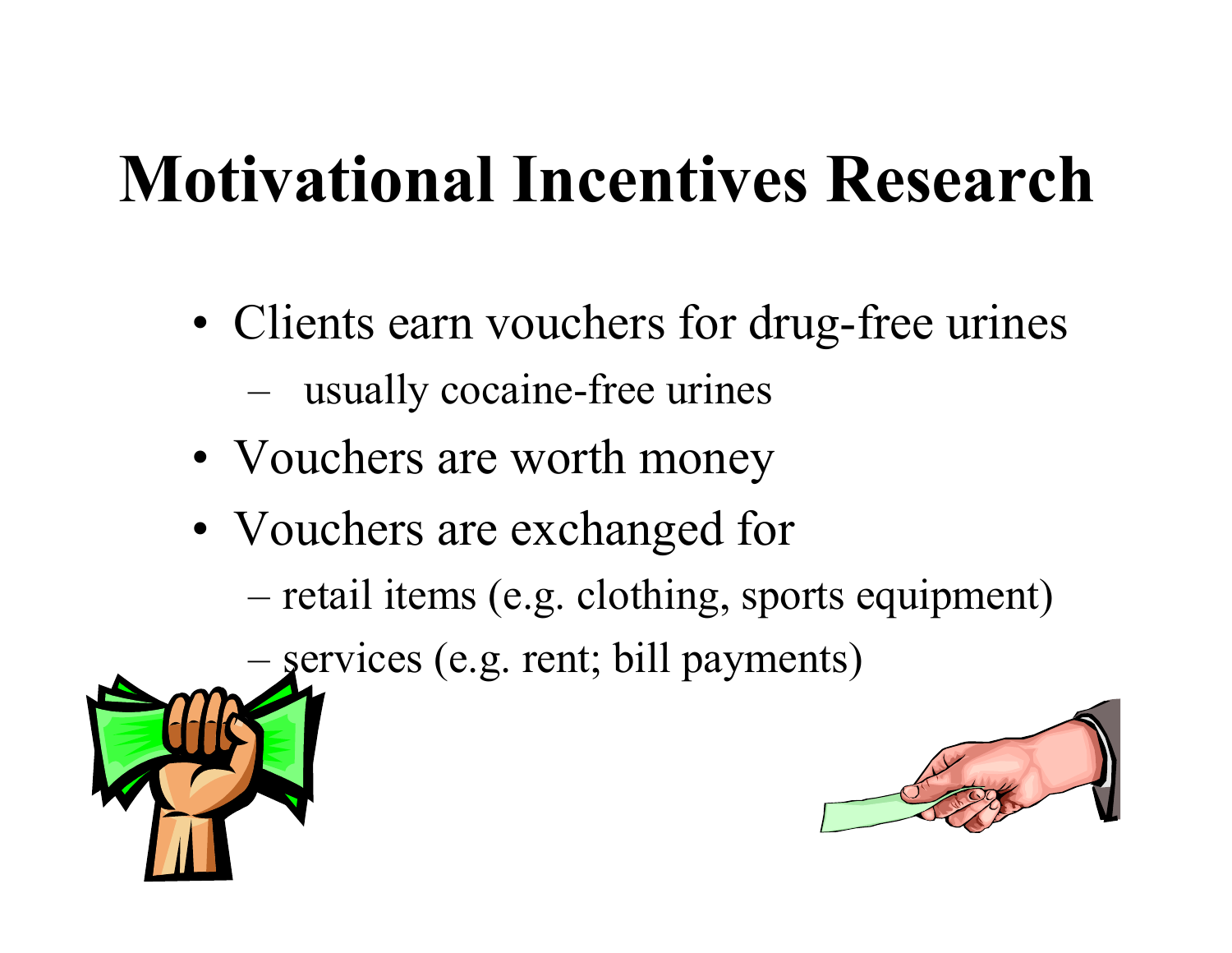# **Research on Motivational Incentives**

Cocaine abusers i n drug-free treatment Cocaine abusers i n met hadone treatment



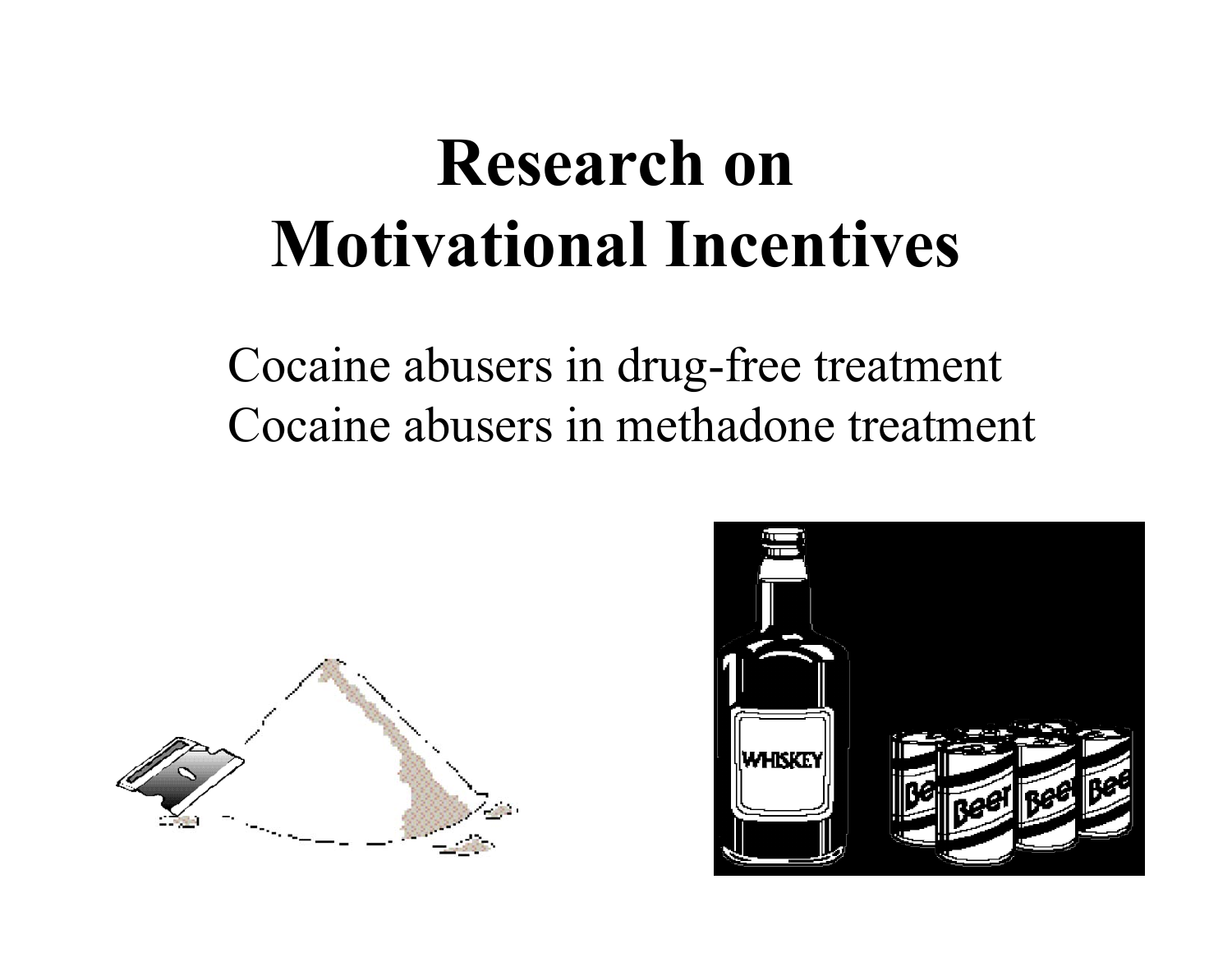# **Treatment of Cocaine Dependence in a Drug-Free Clinic**

Higgins et al., 1994

#### Incentive T reatment

Community Reinforcement Approach T herapy Urine tes ting 2x/week Vouchers

#### Control Tr e atment

Community Reinforcement Approach T herapy Urine tes ting 2x/week No vouchers



Can earn over \$1000 Actual earnings: \$600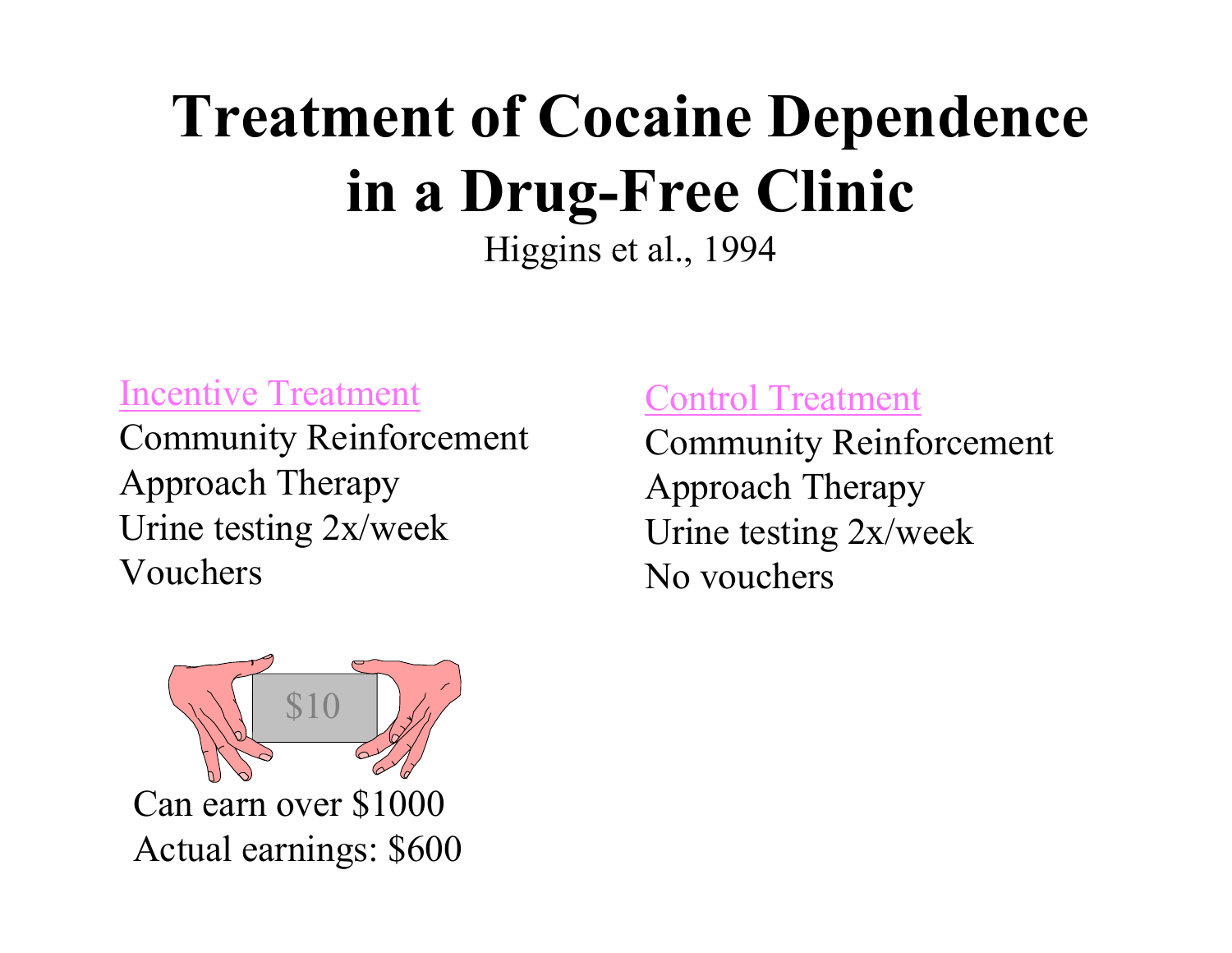## **Treatment of Cocaine Dependence**

### Retained Through 6 month Study

#### >8 Weeks of Cocaine Abstinence





Higgins et al., 1994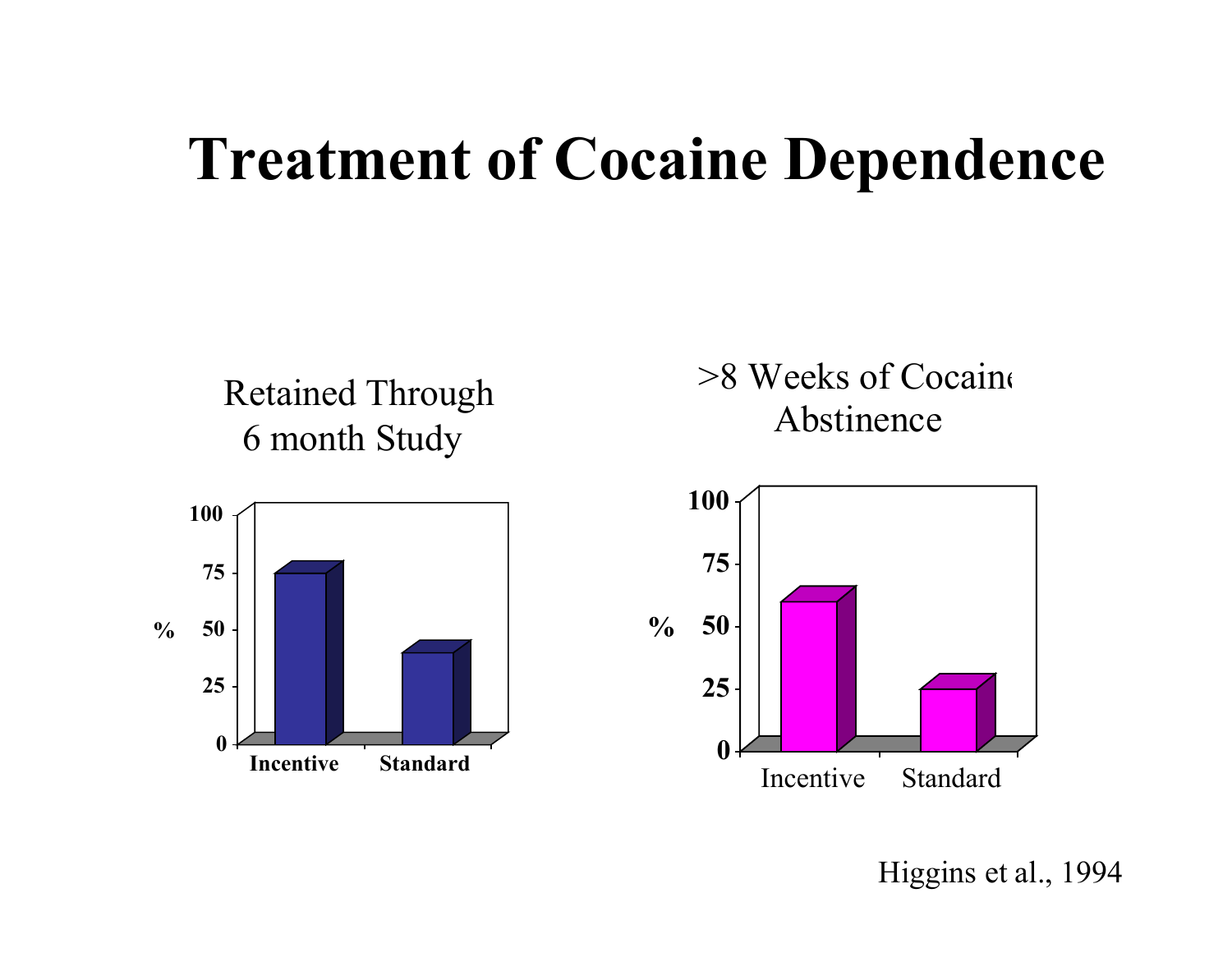## One-year Follow-up Results

- **60%** versus 45% cocaine abstinent
- **During-treatment abstinence predicts long-term abs tinence**

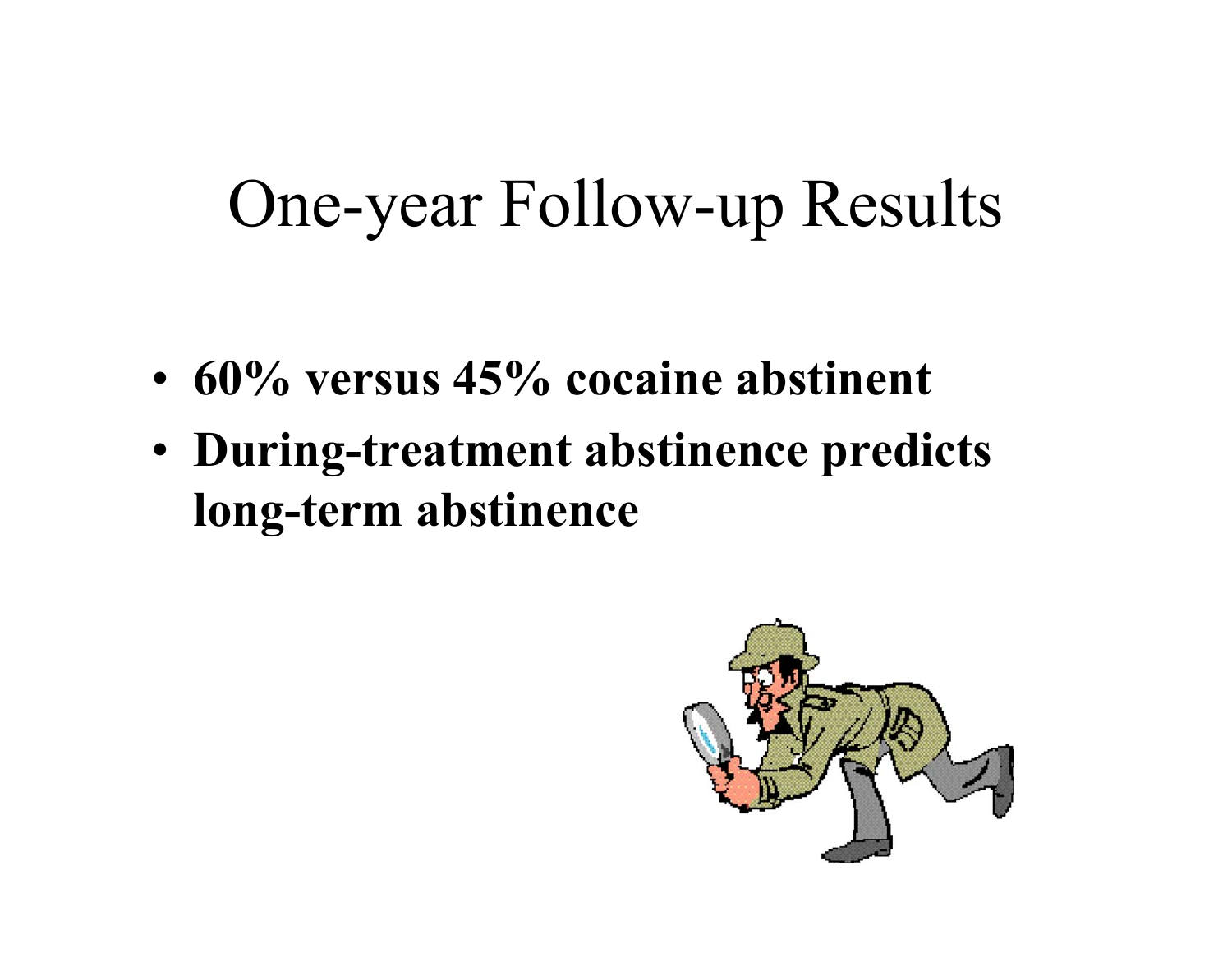## **Treatment of Cocaine Abuse in Methadone Patients** Silverman et al., 1996

#### **Contingent Incentives**

3x weekly urine testing received vouchers only if urine samples were cocaine negative

Up to  $$1155$  available Average earnings of \$426

#### **Non-Contingent Incentives**

3x weekly urine testing received vouchers regardless of urine test results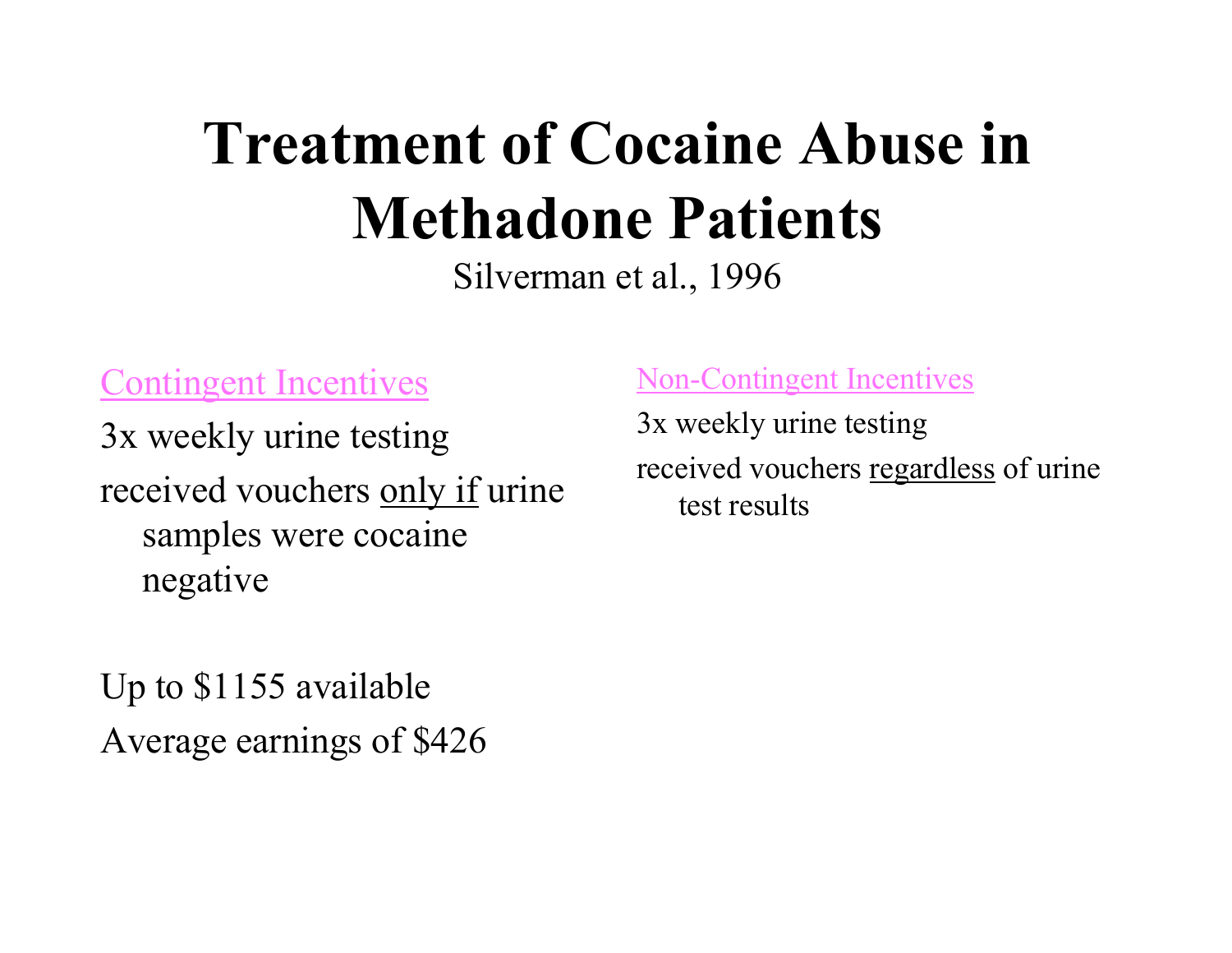### **Treatment of Cocaine Use in Met hadone Patients**

#### Retained Through Study

#### >8 Weeks of Cocaine Abstinence



Silve r m an et al., 1996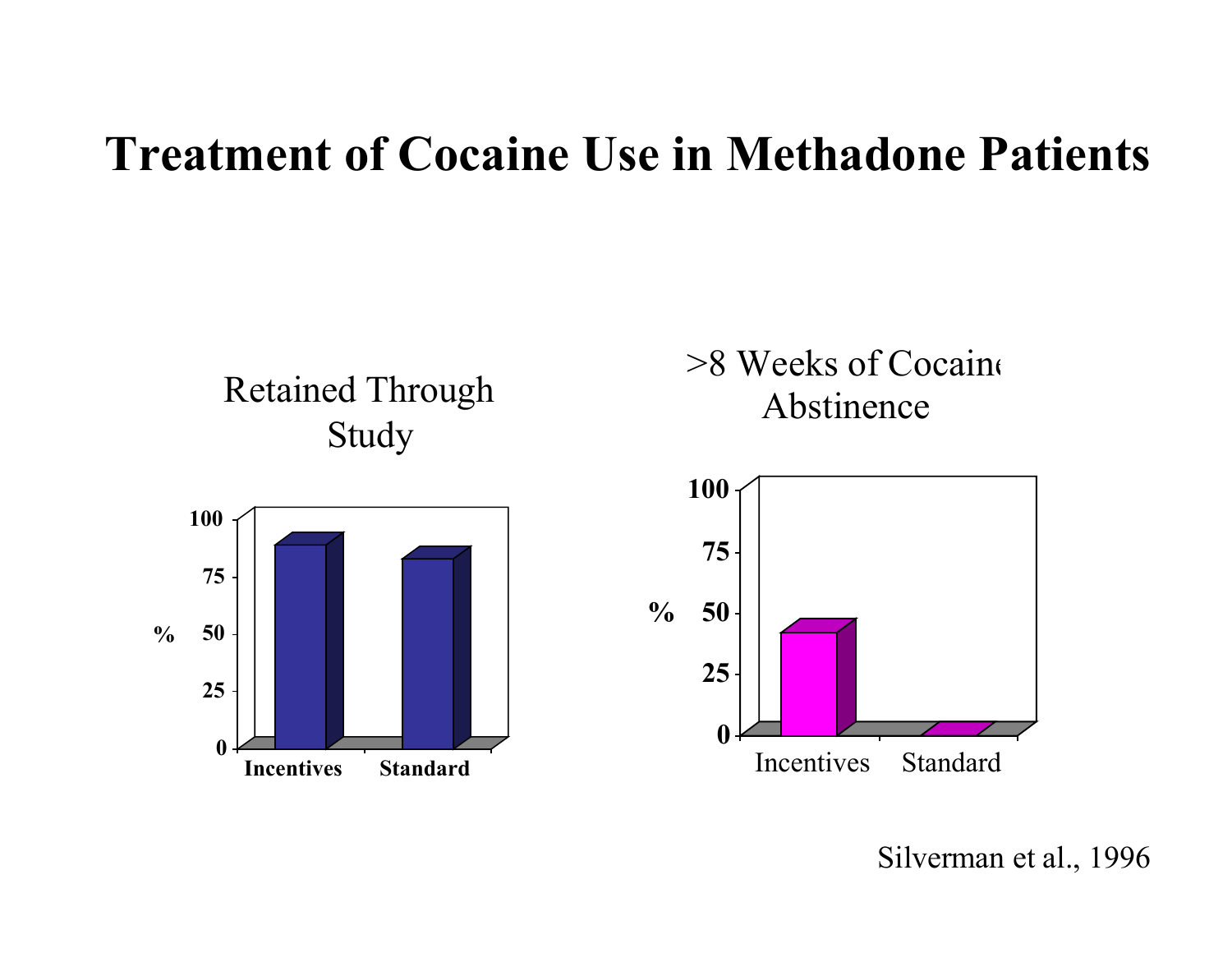## **Patient Ratings of Helpfulness**



#### Overall helpfulness of treatment



Used willpower to reduce cocaine use



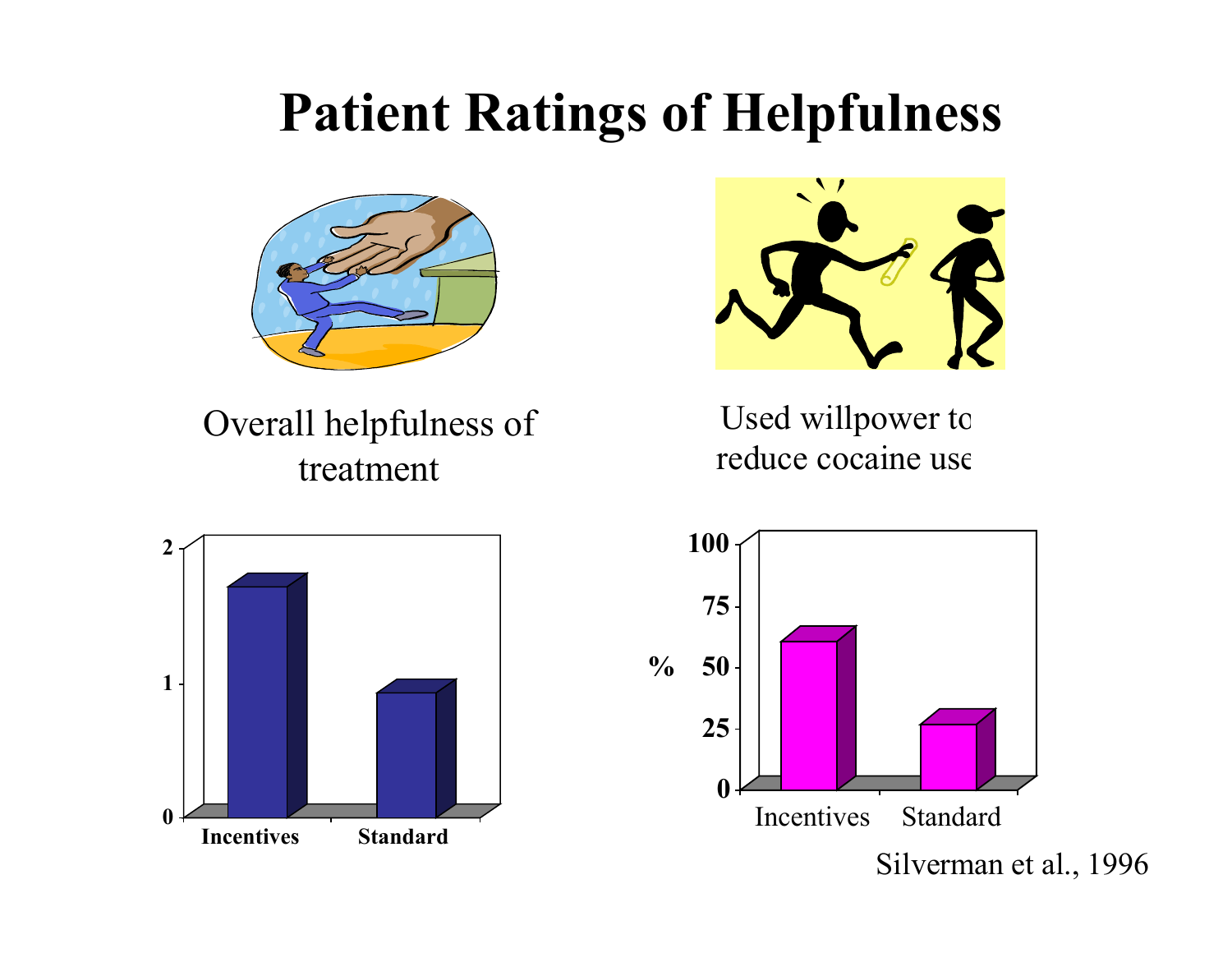## **Incentive Therapies Reduce Drug Use**

## **Opioids**

(Bickel et al., 1997; Silverm an et al., 1996)

### **Marijuana**

(Budney et al., 1991, Budney et al., 2000) **Nicotine ( Tobacco smo king)**

(Stitzer & Bigelow, 1984; Roll et al., 1996)







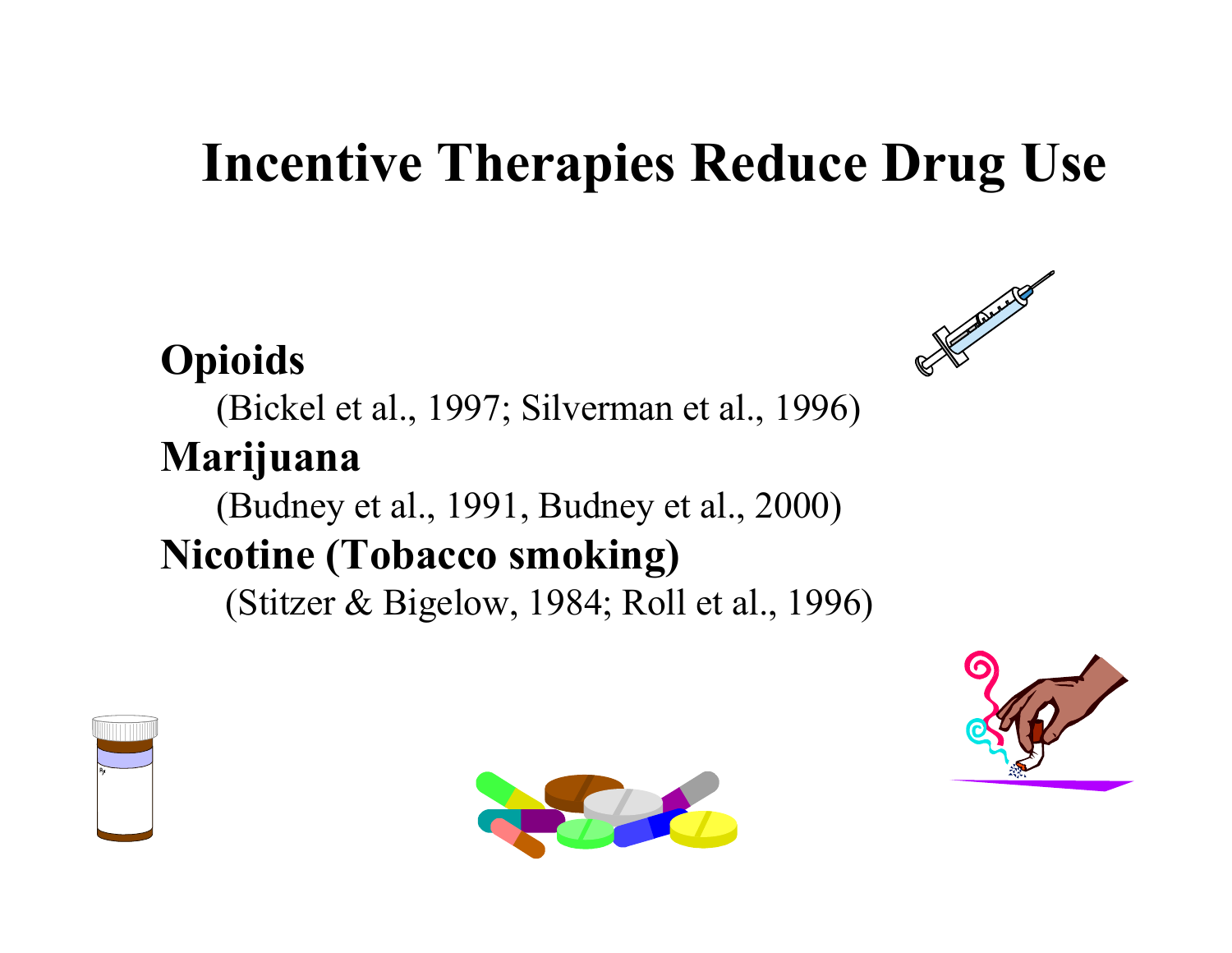# Voucher Incentives in Marijuana Dependence Treatment

- Percent with 6 weeks of continuous abstinence
	- **Motivational counseling 5%**
	- **Skills building counseling 10%**
	- **Counseling plus vouchers 45%**

• N-60; total voucher value = \$570 over 12 weeks *Budney et al. JCCP, 68, 1051-61, 2000*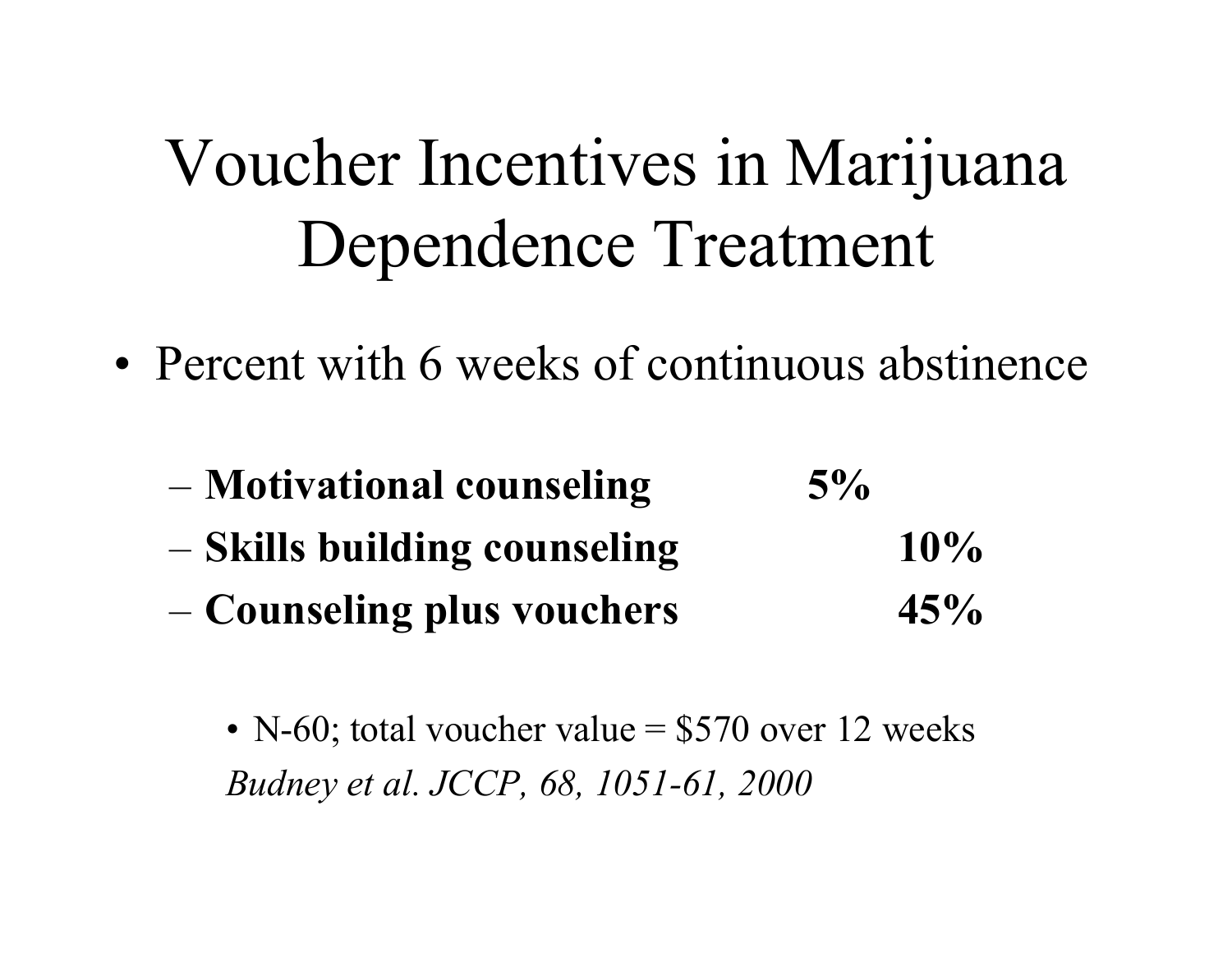## Adaptation into Standard Clinic Settings



### Intermittent rewar d for good behavior reduces cost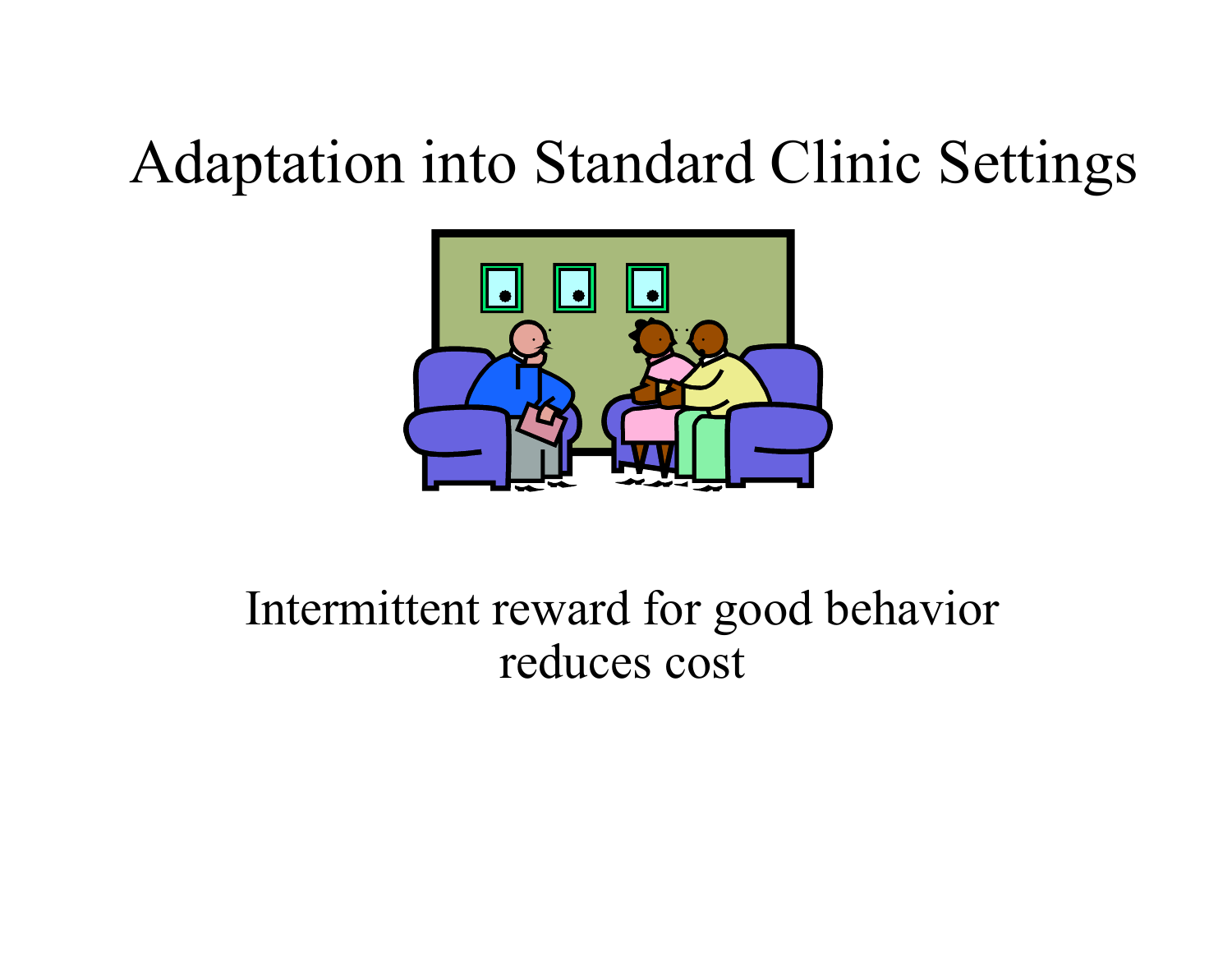## **Intermittent Reward**

- **Drug-free patient draws from the "fishbow l "**
- **Only 50% of draws are "winners"**
- **Three types of prizes:**
	- **- small- (toiletries; food)**
	- **- large- (cordless phone; CD player)**
	- **- jumbo- (TV; video)**

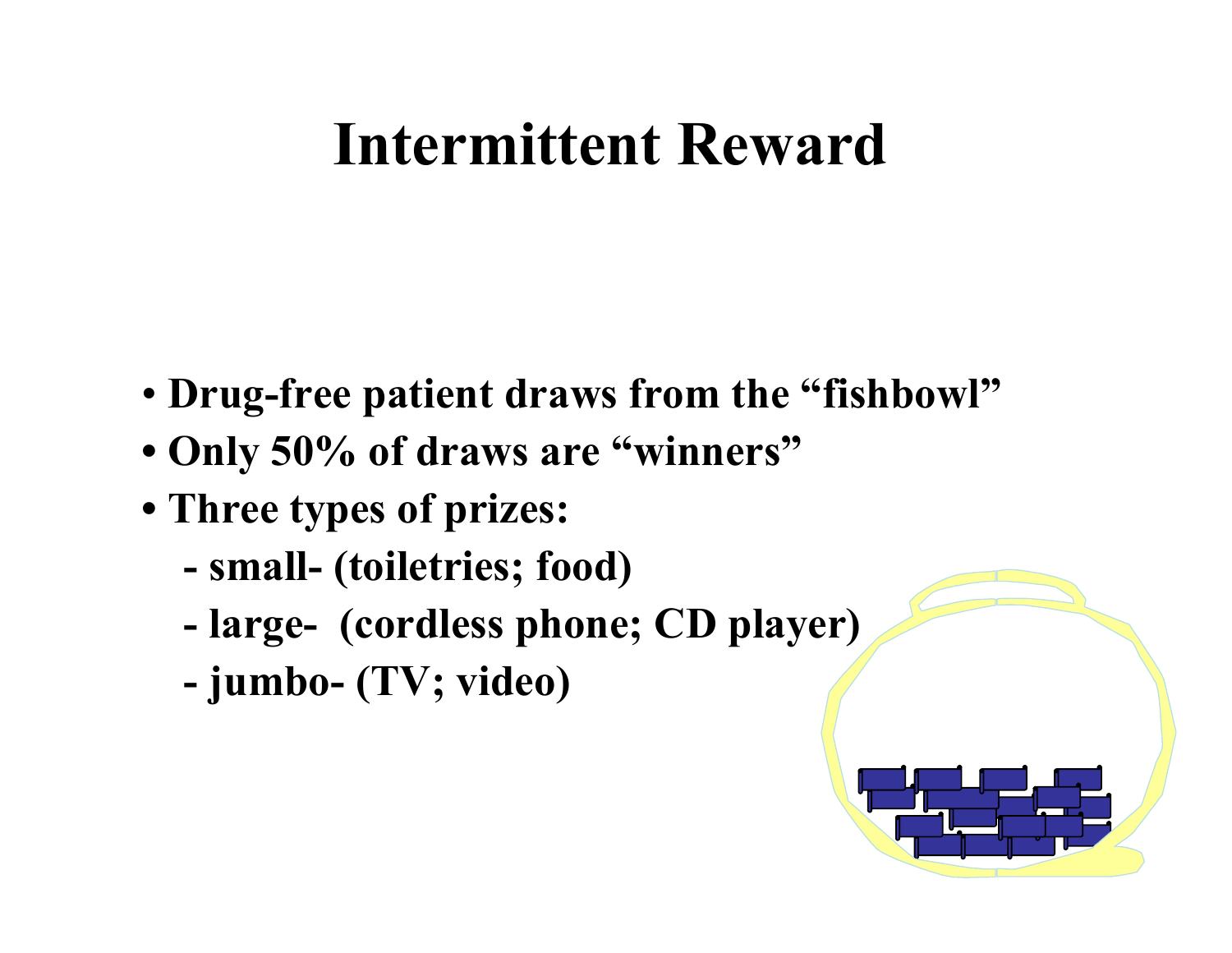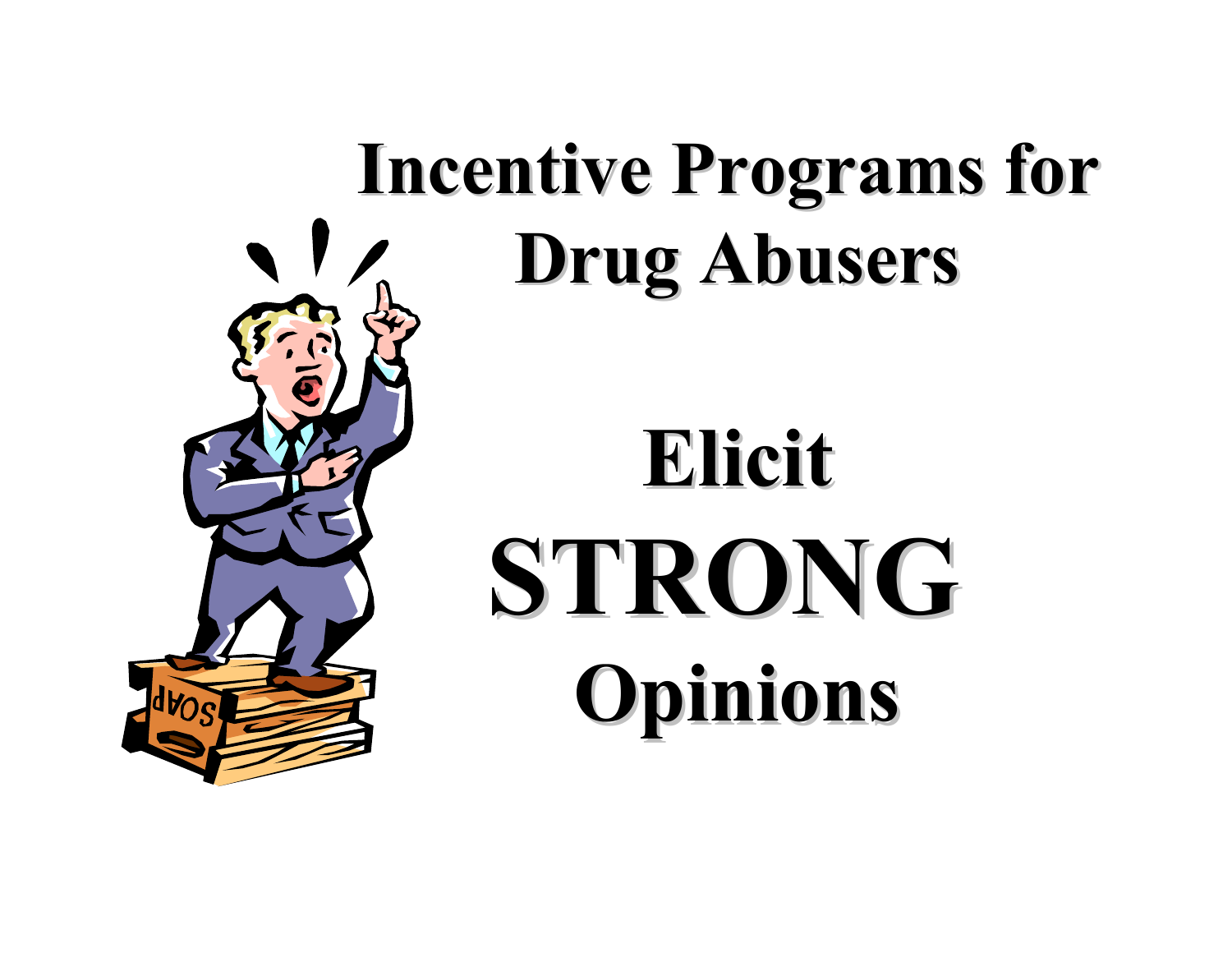

## **Other Side: Coercive, manipulative tool manipulative tool**

### **One Side: Panacea that can cure the drug that can cure the drug abuse problem abuse problem**

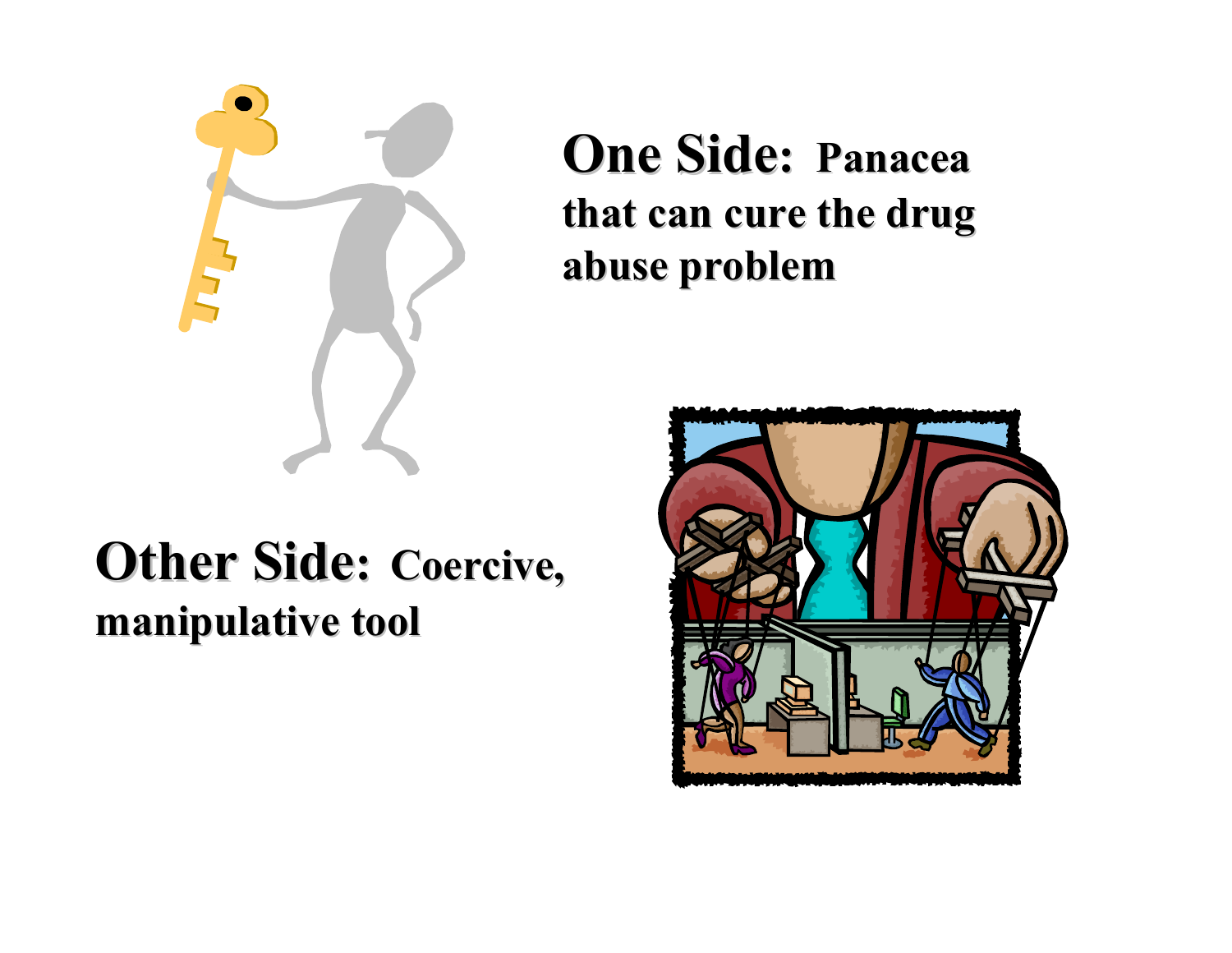# **Potential Objections to Potential Objections to Incentives Incentives**

- People should want to change on their own
- **Drug abusers shouldn't get special treatment Drug abusers shouldn't get special treatment**
	- **Behavior change won't last after incentives**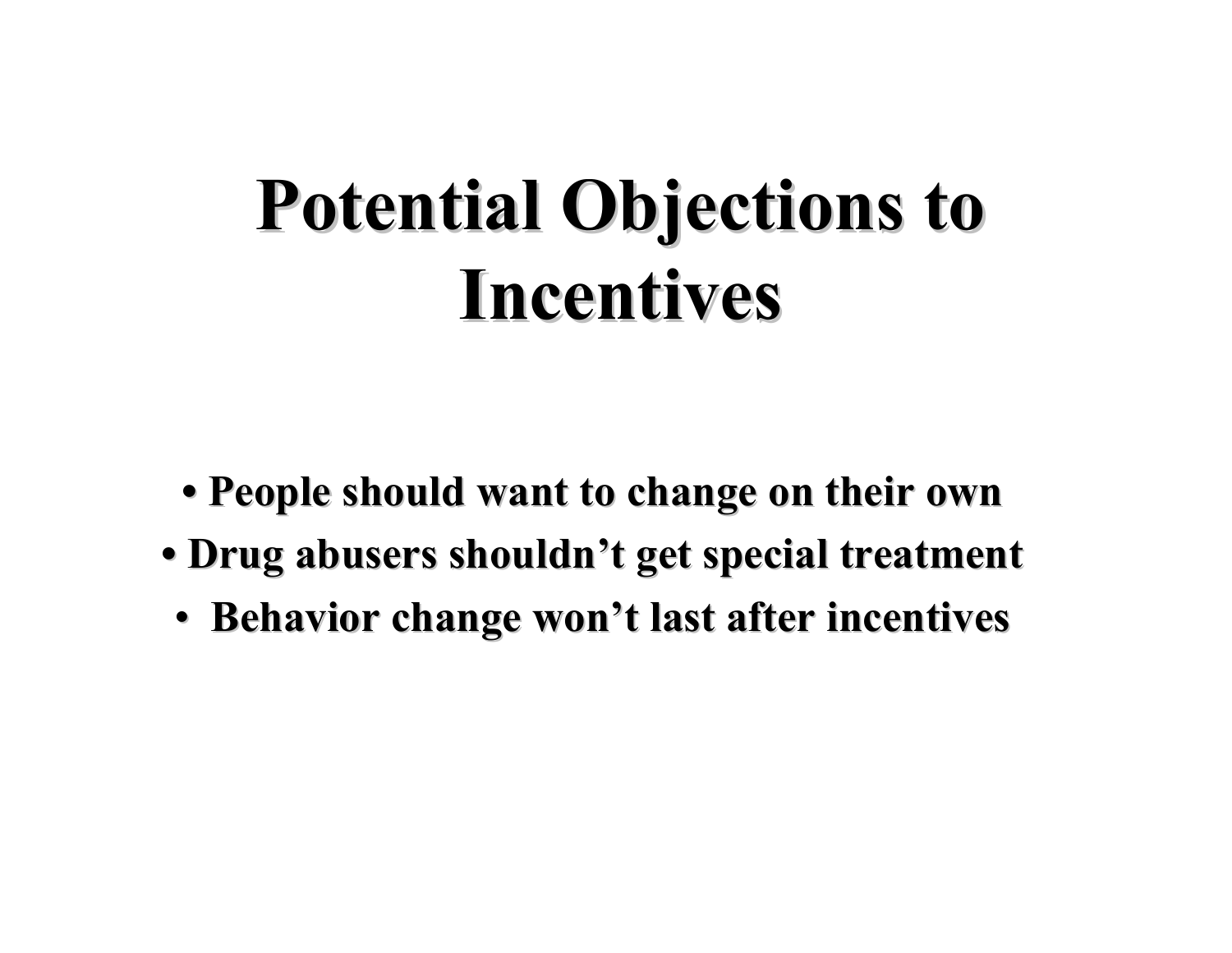

**• Incentives guide behavior • Incentives guide behavior** 

**TRUTH:**

- **Lead to beneficial change Lead to beneficial change**
- **Patients feel empowered Patients feel empowered**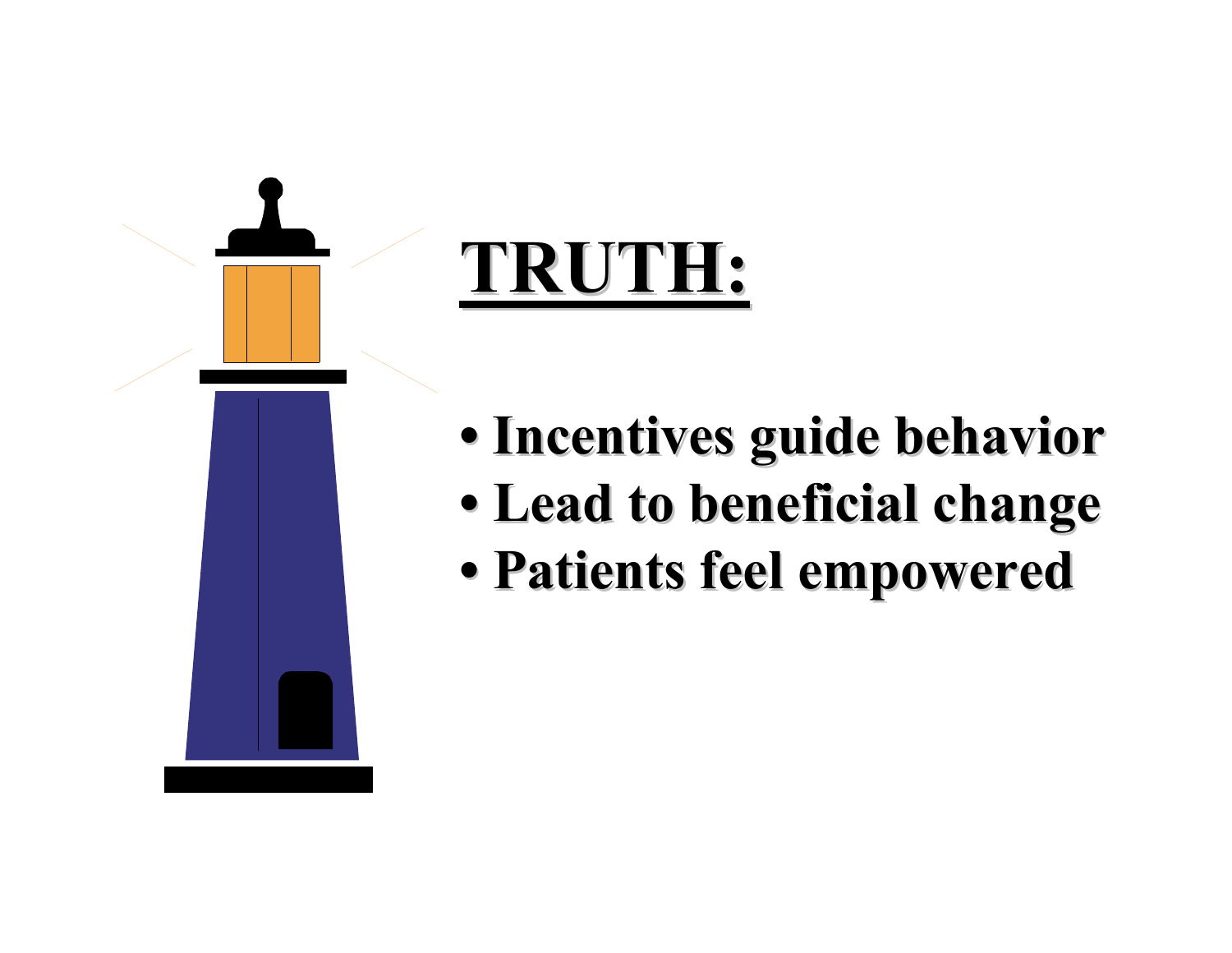## Summary

- **Incentives have a long history in behavioral psychology and are in widespread use**
- **Principles can be applied effectively to drug abuse treatment**
- **Barriers to real world application, including cost and attitudes are being addressed**